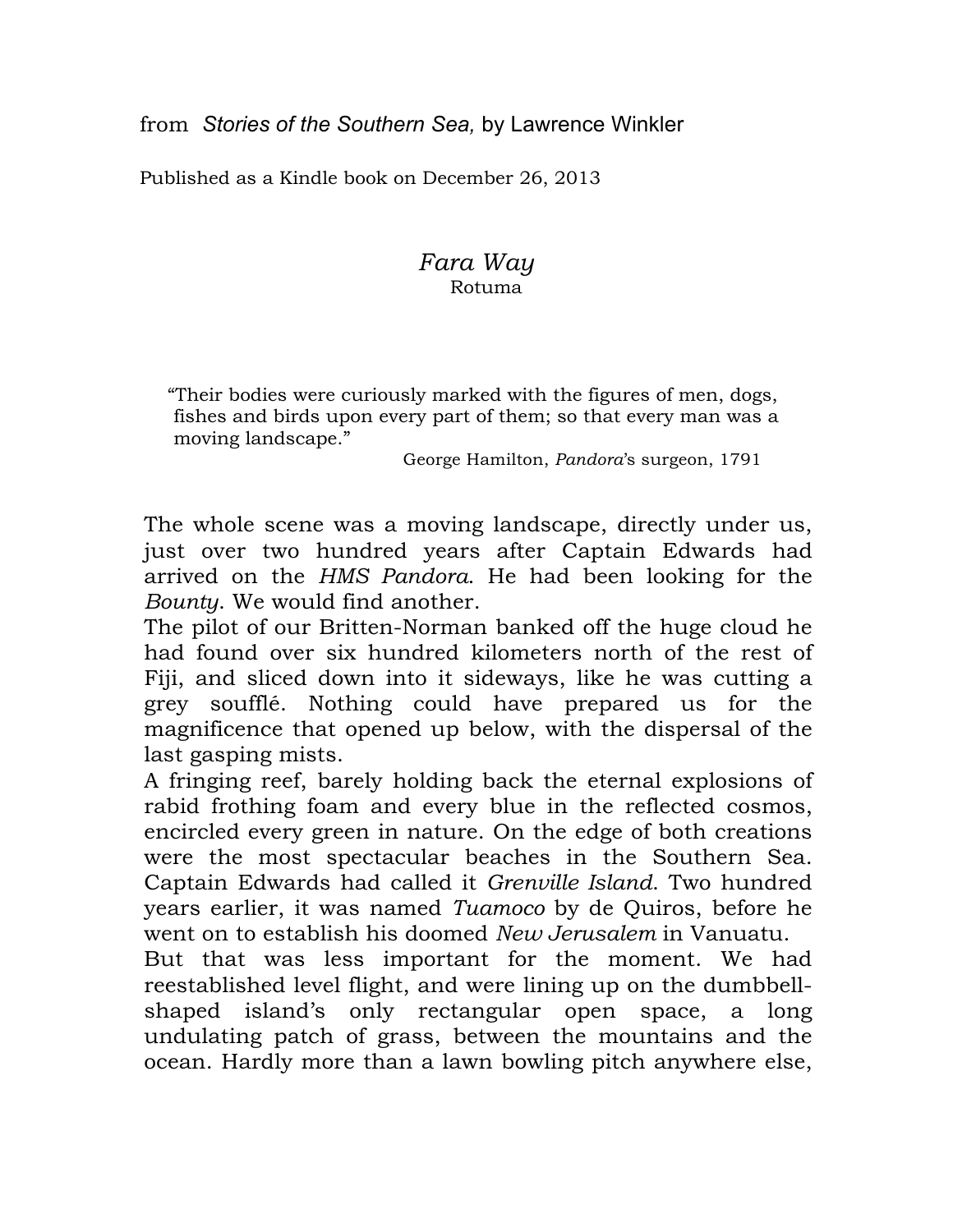here it was the airstrip, beside which a tiny remote paradise was waving all its arms.

Our journey had started in the dark cold depths of our Vancouver Island winter. I was looking for a small diversion, on our annual southern migration to New Zealand. There was a need to be practical, because any excursion off the cheaper routes would carry penalty, in money, or time, or both. But this one looked to be the prize- an incredibly remote Polynesian Island in a Melanesian ocean, serviced by a new once weekly flight from Nandi, without too many hiccoughs or other gaseous threats to existence.

I went online. There was no accommodation. In order to visit, one needed an invitation from a local family, with whom one would stay. I went deeper, and looked up whom I might be able to contact to arrange such an indulgence. Somehow, in the deepest recesses of my desktop, I found a man who had originally come from there, and had actually settled here. I looked him up in my local directory. *Sosefo Avaiki*. I dialed his number.

"Hello." Said the voice.

"Hello." I said back, and introduced myself, and told him that I wanted to visit his island. Long pause.

"Why?" He asked.

"I hear it's a special place." I said. Longer pause.

"When do you want to go?" He asked. I told him.

"That's during Fara." He said.

"Fara?" I asked.

"Fara." He said. "No sleep." He said he'd get back to me. A month later he called, and told me it was all set. The family would meet us at the airstrip, and the flights had been approved.

"No sleep." He added.

Six months later, Robyn and I approached the Sunflower Airlines desk in Nandi, and were issued boarding passes for the once weekly flight to paradise. The plane was doublebooked, which meant that half the king-sized Polynesians in the transit lounge would not be getting home for Christmasat least not on this flight, despite being in possession of a valid ticket. The only other way was the once a month boat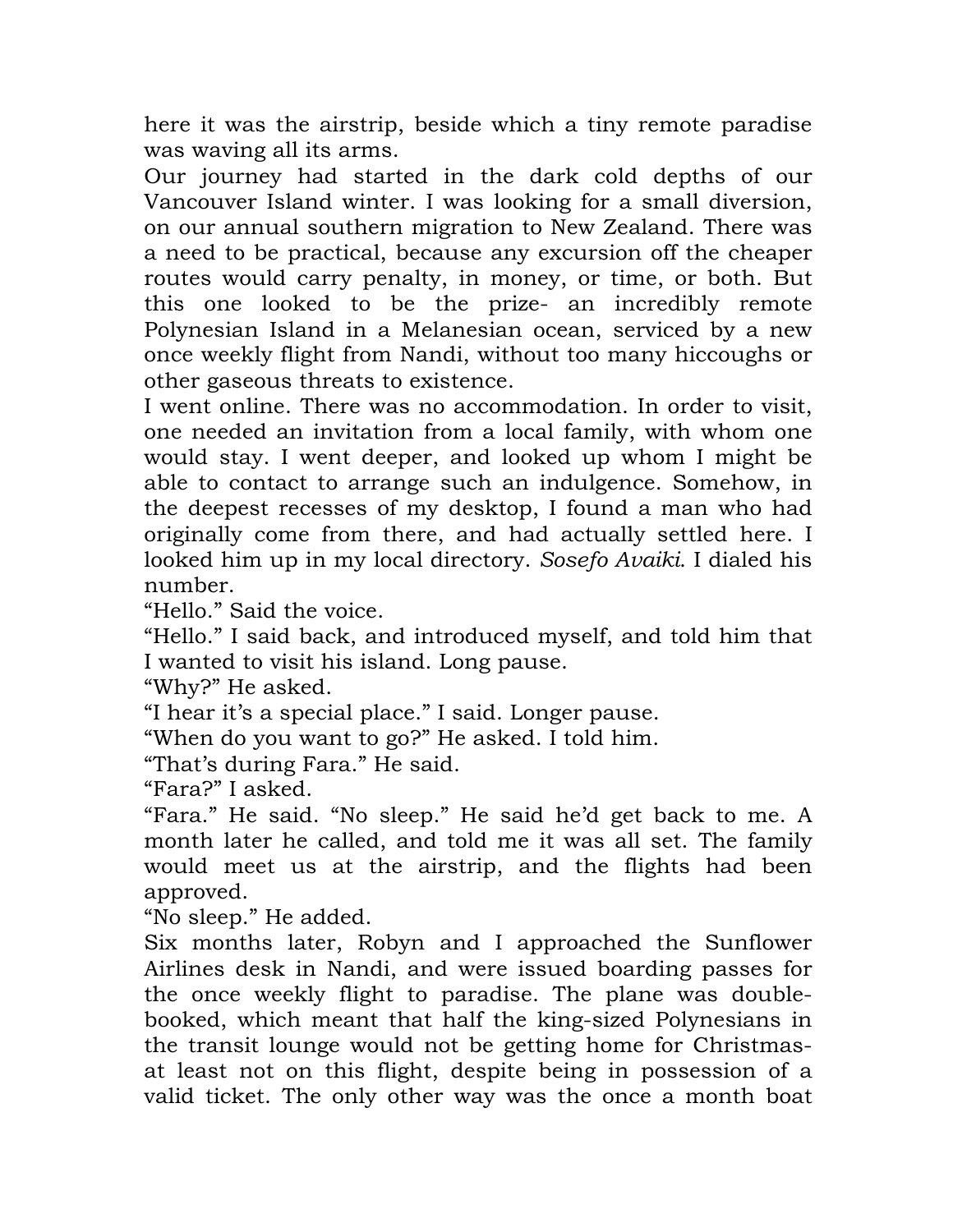from Suva, a two day voyage that departed from the other side of Viti Levu. Robyn and I were lucky, perhaps we weighed less than others, on the scales they suspended us on, before issuing our cards.

From the air was the remnant of a massive volcano with many smaller cones, eight miles long and less than three wide, sixteen square miles of a larger eastern part, connected to a western peninsula by the low narrow Motusa isthmus, a few hundred feet across. The legend of its formation had come with Raho, who brought two baskets of earth from Samoa, and marked his creation with a coconut leaf, tied around a *fesi* tree. His rival's arrival came in the form of a Samoan chief named Tokainiua, who tied a drier coconut leaf around the same tree, claiming that he had been there first because his leaf was more dehydrated. Raho became so angry that he tore up chunks of the island, creating the smaller islands of Hafliua, Hatana, and Uea. Its original inhabitants had actually come from wither Melanesia or Micronesia, followed by Samoan and Tongan invasions just after de Quiros went by. The colonization is called the 'Westward Polynesian Backwash,' but there were also stories about a Chinese Junk that had also left a cargo of DNA in its wake, the Tikopians, who plundered the place, and the Niueans, who tried to introduce cannibalism, but were rebuffed.

We landed where the trees weren't, braking clumsily as we passed all the waving arms.

"Welcome to Rotuma." Said the big frizzy-haired Fijian stewardess. And we were. In spades.

Down the stairs and just beyond the stone tiki and the long variegated croton hedge and the coconut palms, was a single white Nissen pickup, a ponytail, and the biggest smile in the Southern Sea. She wore a blue shirt and a floral lava-lava, and nothing on her feet.

"Are you Robyn and Wink?" She asked. The odds were rhetorical.

"Are you Julie?" Robyn asked. She beamed.

"These are my three daughters." She said. And everyone felt like it was a homecoming, for the first time. We all piled in the back of the pickup, and the driver, a friend of the family, took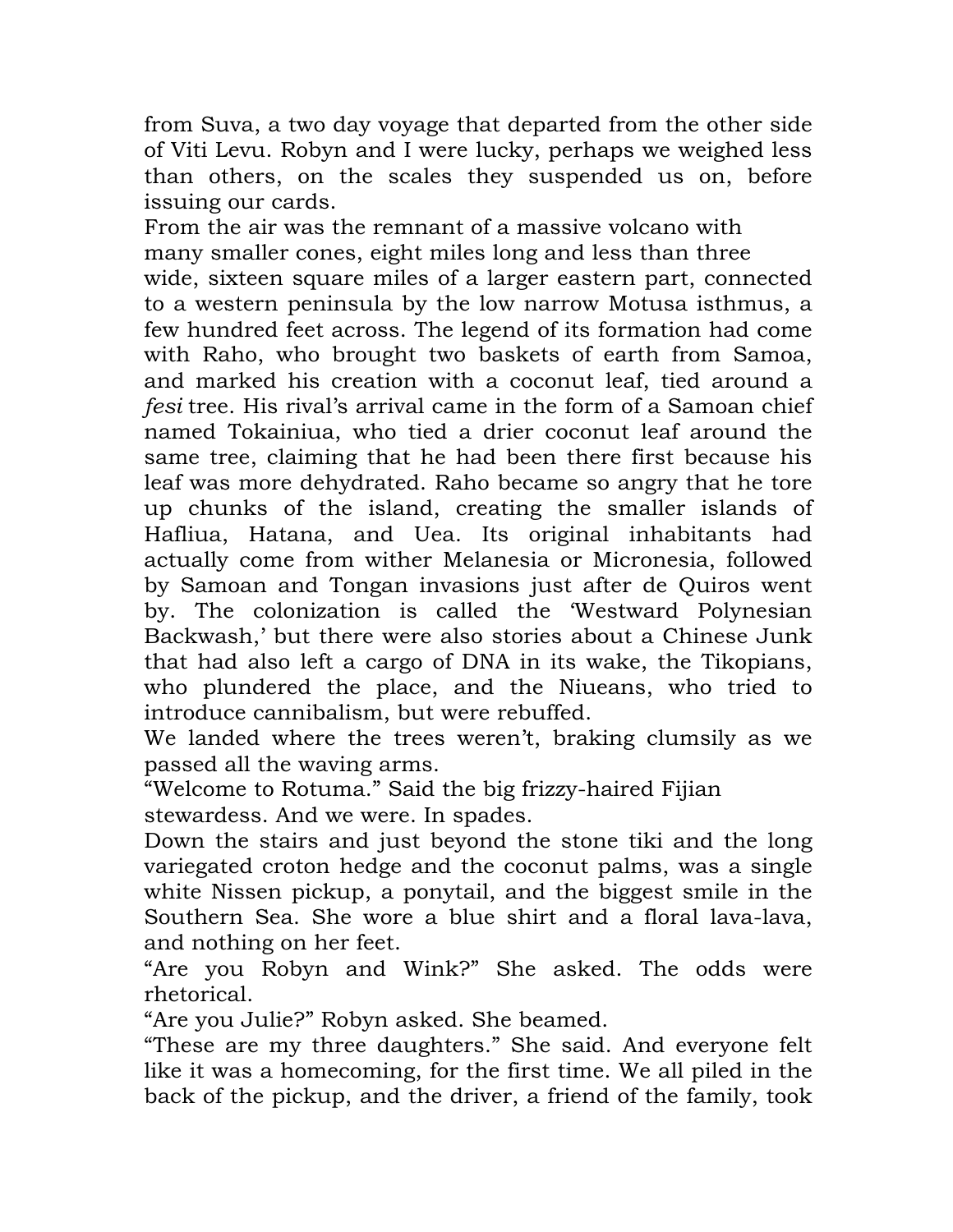off ahead of us. We bounced along the soft white coral sand road, in and out of potholes, towards Motusa village, near the narrow isthmus. There were seven districts on Rotuma, and Motusa was in Itu'ti'u. We came through another croton hedge, to a simple concrete house with an iron roof, and a full clothesline that went on forever, under the flame trees and coconut palms and breadfruit.

Julie's husband, John, was smiling as well, as he had laid out two big sharks out front, and was preparing to filet them, for our dinner. The flies were everywhere, and crazy. I didn't realize until later, that it wasn't just the sharks. Most of the biomass of Rotuma was flies.

Julie and her family had constructed two new tiny white shacks, with white vinyl siding and powder blue doors. She opened one, and invited us to put our packs inside. There was a sponge mattress on a linoleum floor. In a corner was a box covered with a lava-lava, on which sat a big yellow bouquet of flowers. On the only shelf was a bird of paradise. A pair of bare wires projected through the concrete, above the treated New Zealand pine paneling. Julie handed us two cold green coconuts. It was ecstasy.

We asked if we could go for a walk down the beach. I thought it was a polite formality, and it never occurred to me that, in an island culture so remote and isolated, the idea of separating awhile from your family, real or adopted, might ever be interpreted as antisocial behavior. But, for a brief movement, I saw a sag in Julie's smile, before it came on again, twice as bright.

"Of course." She said. "My daughters will go with you." And six brown feet led the way, six white soles spraying six small plumes of whiter sand in front of us, as we bolted for the water.

We didn't get very far. The girls watched Robyn and I wade into the lagoon, but they wouldn't swim themselves. Apparently they didn't know how. In it or on it, the Rotumans had long since turned their backs on the sea. Most of the fish they ate was out of a tin because, outside the thin reef were hundreds of miles of raging water, and only two or three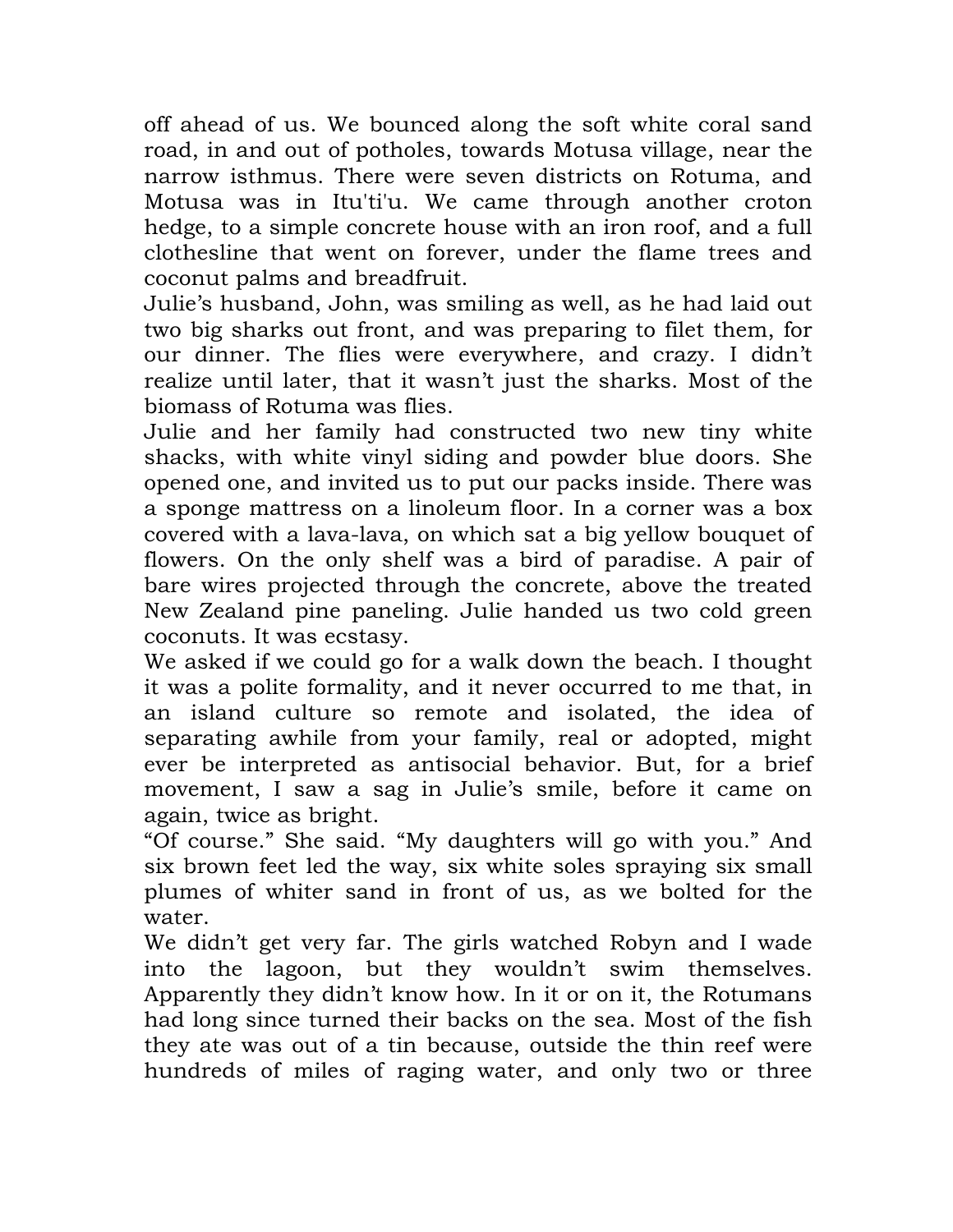seaworthy boats, whose outboards could consume a week's wage in petrol in less than an hour.

We rejoined the girls and continued towards the smoke. Young boys were eating mangos and throwing a rugby ball around, in the water. Beside them, some older ones played vollyball. But the smoke was a bit further, on the far side of the plaited-palm thatched roof, that appeared to be an outdoor kitchen.

"Picnic." Said one of the girls. "For Av mane'a."

"What's Av mane'a?" Robyn asked.

"Time to play." She said, explaining that *Av mane'a* was the hybrid traditional Rotuman and Christian harvest festival, the hottest season of the year, beginning in December and ending in mid-January. Time is spent on picnics, harvest festivals, kava drinking, playing cards, chatting, and going Fara. "Nobody works hard now, they take it easy."

Everyone in the picnic scene we entered was definitely taking it easy, especially the biggest ones, lounging half asleep on pandanus mats in the shade. The only movement in the heat was that of the food, which migrated to us, in huge portions of tuna and *poat kau* corned beef, cooked noodles and rice and *a'ana* taro, and watermelon and mangos. The flies were having their own festival on top of everything.

"Picnic." Was all one large Pickwickian Polynesian could muster, between puffs on a cigarette. Between the heat and the flies and the scenery, we didn't have much of an appetite, but it would have been impolite to refuse. We stayed long enough to show our interest and gratitude, and returned to Julie's, in time for dinner. The inside of the house had Western furniture, but it was cooler on the pandanus mats. Julie brought out the shark and the palusami (my favorite) and the fekei coconut milk and tapioca and taro pudding, while the girls used their pandanus fans to cool our heads, and keep away the flies. At sundown, there was a change of guard, when the mosquitoes took over. We had a quick shower, before the water supply was cut off, as it was every night, to allow the reserves to refill. Robyn and I felt momentarily refreshed, until we emerged from the shower, to as much heat and humidity as there would be every day. Except perhaps for that golden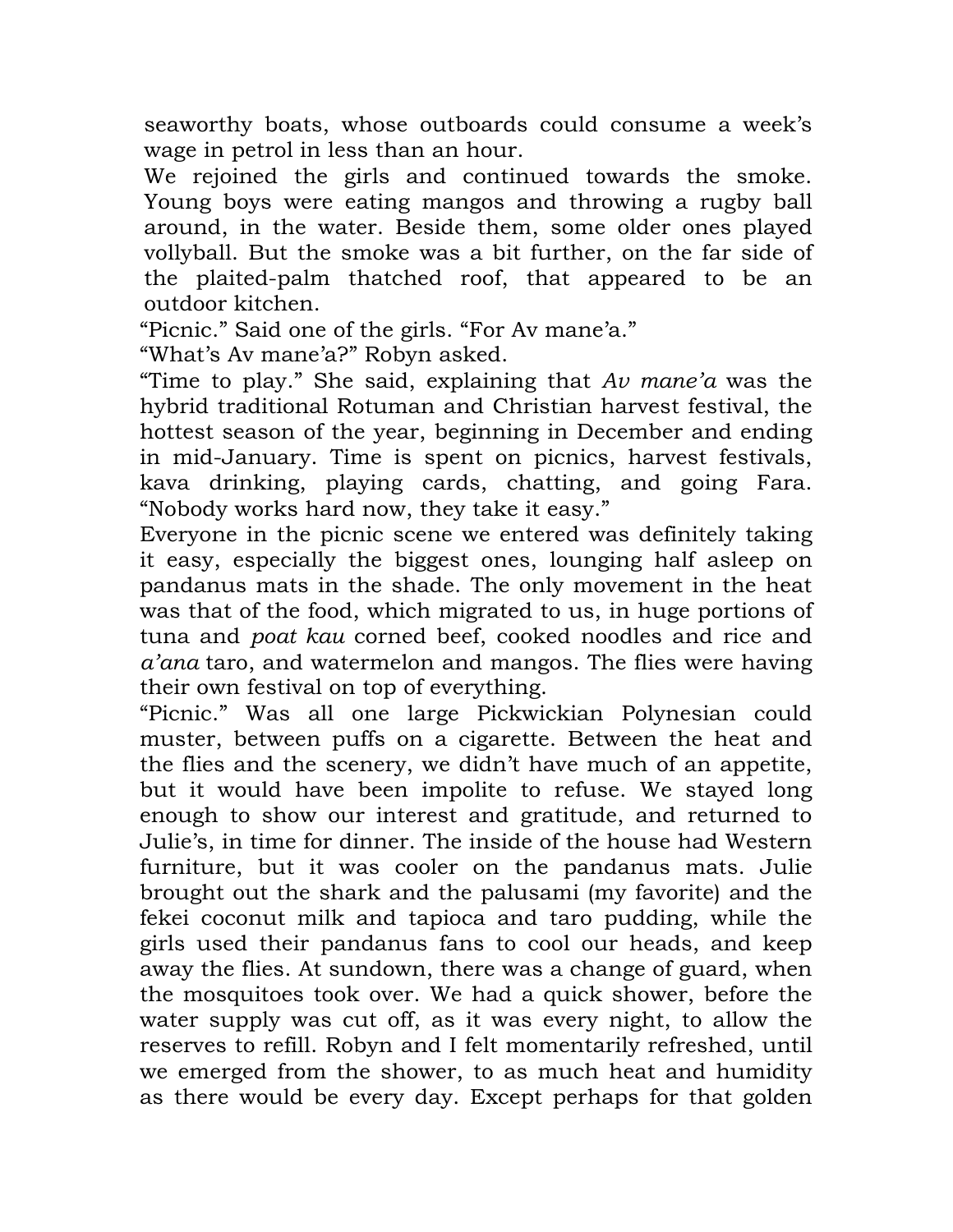half an hour, just before sunrise, when it cooled off just enough to allow your sweat glands reserves to refill.

We said goodnight to Julie and the rest of our new family, and retired to the confined comfort of our tiny square shack. We lasted on the sponge mattress for less than five minutes, before rolling onto the only slighter cooler linoleum. The atmosphere was only marginally more breathable than that on Venus, and there would be no chance for Venus, in this atmosphere.

"Robyn?" It was Julie.

"Yes, Julie?" Said Robyn.

"Would you like a fan?" I watched the tension fall away from Robyn's grim perspiring face, replaced with the ecstatic delight she was anticipating, in having some moving air. I looked up at the two bare wires, protruding from the concrete, and thanked whoever had put them there.

"That would be wonderful." She said. And Julie, true to her word, handed Robyn a fan. A spade-shaped, tightly woven pandanus fan. I watched her face drop, as she thanked Julie, and began the repetitive wrist motion that would accompany her through the next week, even when she was asleep. I would watch, transfixed, as Robyn became Rotuman, able to fan herself continuously, while comatose. In the ultimate paradise of heat and flies, it was a primary habitat adaptation but an essential survival skill.

"Robyn?" It was Julie again.

"Yes Julie?" Said Robyn.

"You know tonight is the first night of Fara." She said.

"Fara?" Robyn Asked.

"Fara." Said Julie. "So much fun." And she was gone. And then, for an hour or so, so were we.

My eyes were just beginning to wobble, and then I heard it, just once.

*Strummummummummummumm.*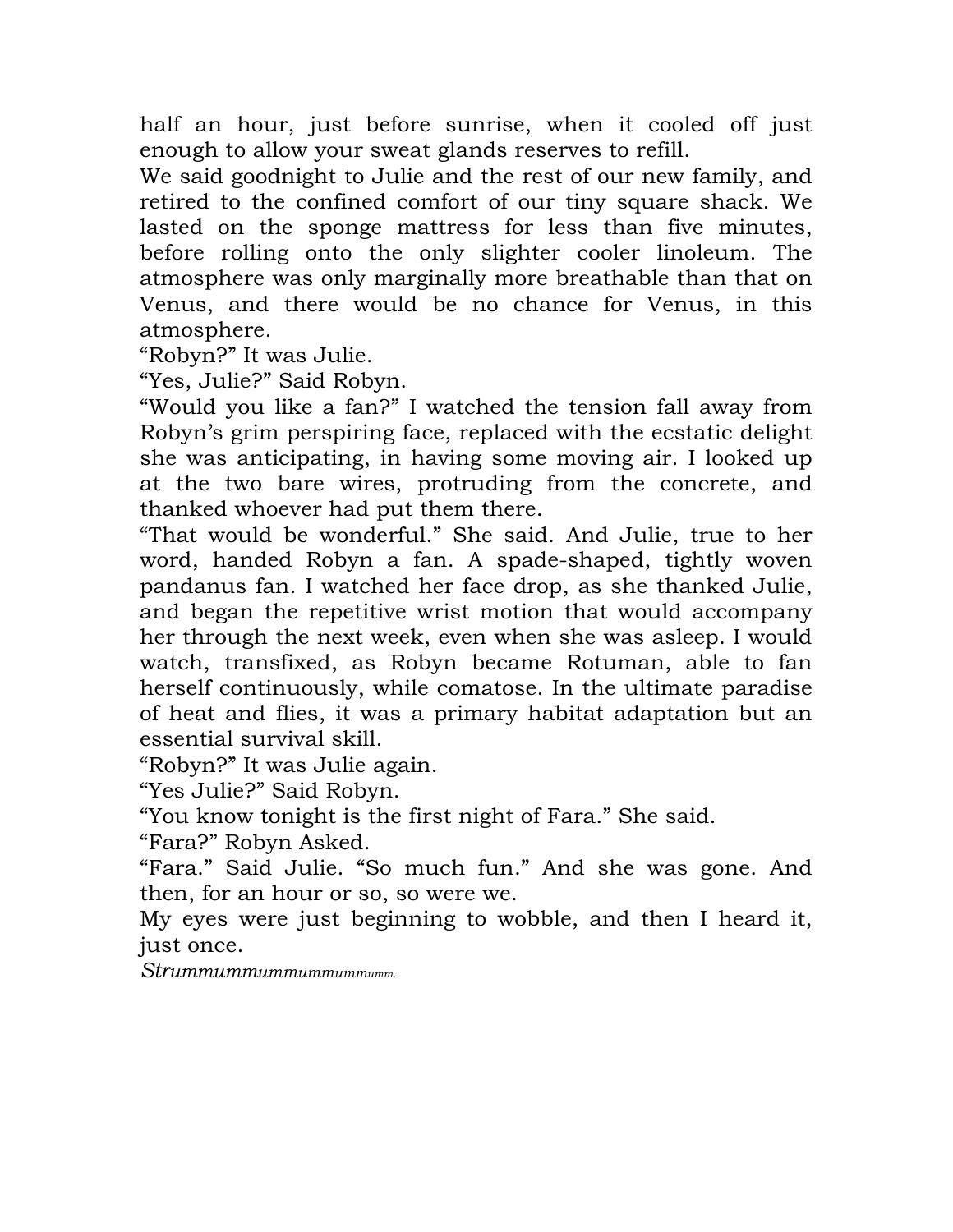

 "Untie the dove cord; when it is free it sings" Rotuman Proverb (applied to any girl who goes Fara)

"Was that a ukulele?" Asked Robyn, from under her fan. "I think so." I said. But I was wrong.

It was five ukuleles, two guitars, a drum, and thirty voices, which cracked open the still softness of the tropical night, with a thunderous chorus of slow rhythmic clapping, and threepart harmony.

 'Aus noa'ia , 'Aus noa'ia gagaj ne hanue te' Noa'ia 'E garue maha ma re se kiu 'a'ana

 'Urtoa' het ne 'a e na se 'on la' lam lama Hea'se' ka siriag 'e av ta 'e av ta 'Ua motu lei lei sega talofa Rotuma.

 *Greetings to you, greetings to you chiefly owner of the house Thank you for your hard work in preparing a thousand of taro The spear that you threw flew so high that I wish it broke history's record An island so good, Greetings Rotuma.*

There was a knock on the window.

"Robyn? Wink?" It was Julie. "It's Fara time."

We threw on our clothes quickly, and opened our powder blue door onto a landscape of faces, illuminated with hurricane lamps and flashlights. Sitting and swaying on a sea of pandanus mats, was an entire village from the other side of the island, shoes on the grass around them. The women had flower garlands in their hair and *te fui* around their necks, and waved their fans and rolled their torsos in time to the music. The singing sounded Hawaiian, if the Hawaiian had been crossed with Finnish and Tongan, pushed back into their throats, and projected out in lyrical explosions. The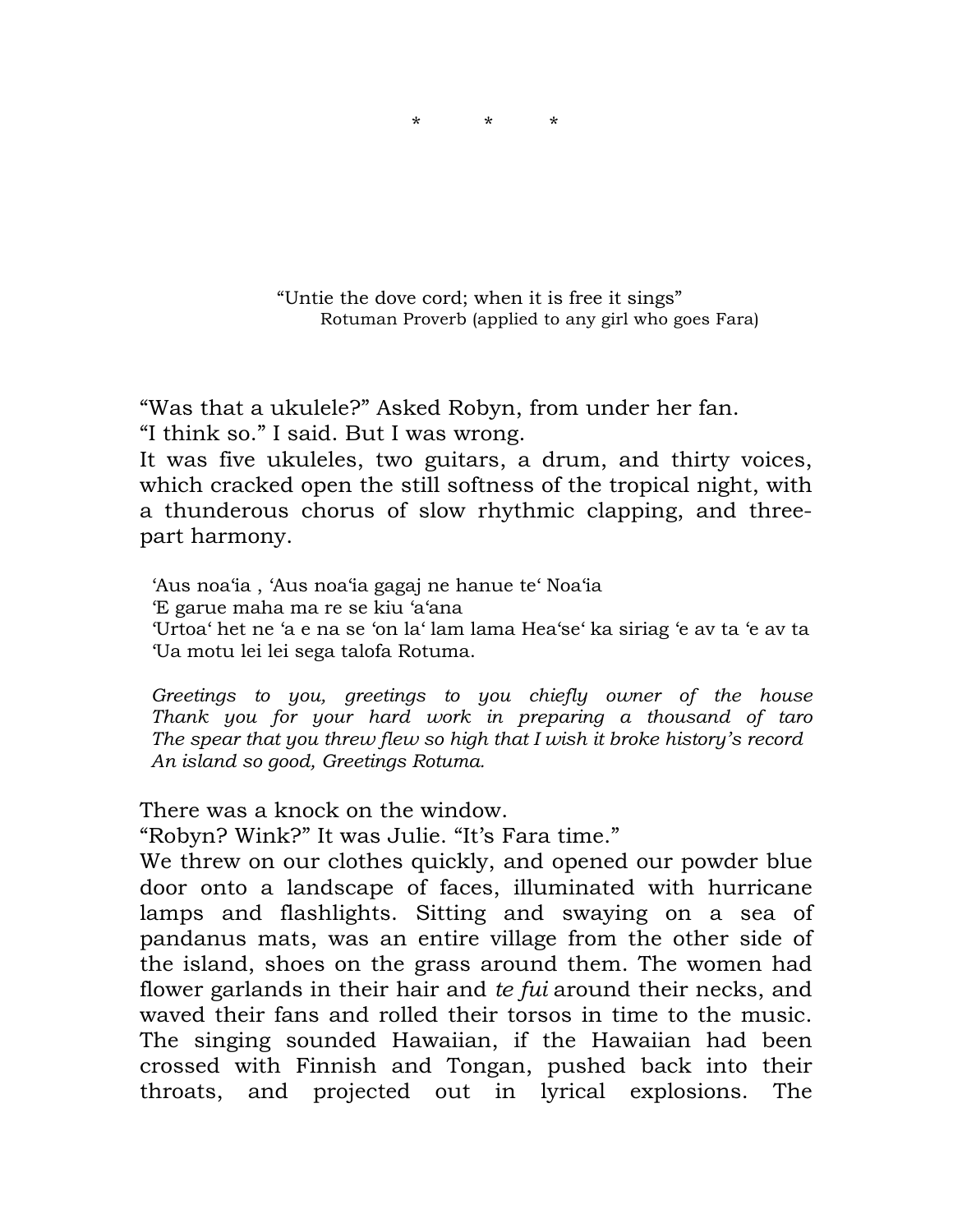enthusiasm of the younger children would roar into hollers or shouts. I saw Julie and the girls, moving stooped among the musicians, sprinkling them on the heads and shoulders with *nau te* perfume, or talcum powder, or both. At other houses we would get stick deodorant or Vaseline. Villagers of all ages got up to dance around the main body of minstrels. Men asked a woman to dance with a bug-eyed warrior stance, bending their knees and throwing an occasional leg sideways into the air. The women asked a man to dance more modestly, by bowing their heads and throwing their arms forward in supplication, or running a discrete hand up his back. And the men postured and the women undulated, and it was all very sexual and innocent and ridiculously romantic at the same time, and everyone was laughing and smiling and clapping, and rapturously happy, in tempo and in tune with the full moon, and the rest of the night sky and the crashing ocean just beyond. Everybody smiled like Julie smiled, and Robyn and I were exhilarated by all the excitement. We felt alive.

Between songs, the dancers, which would often make up almost half the travelling roundtrip Fara troupe, would sit down again, before the next ukulele strum and single voice would begin a new round of celebration. The songs were all about love and religion, unattainable or impossible, alone or in combination. Later in our stay, we would come to know why.

 Kepoi ka 'a e 'ofa se gou ma gou la holi se 'a e La 'itarua la rotuag 'esea Ka 'a e la na ea gou la maomaaetou La famori se ra ea 'a e ma gou. Ma gou la leuof 'e kis se 'a ea ko le' ha n te' La 'itarua la rotuag 'esea.

 *If you love me, I will be converted to you So that we will be in the same religion You will hide me so that I will be hard to find, And that people will not see the two of us. When will I come to you my lady? So that we will be in the same religion living together.*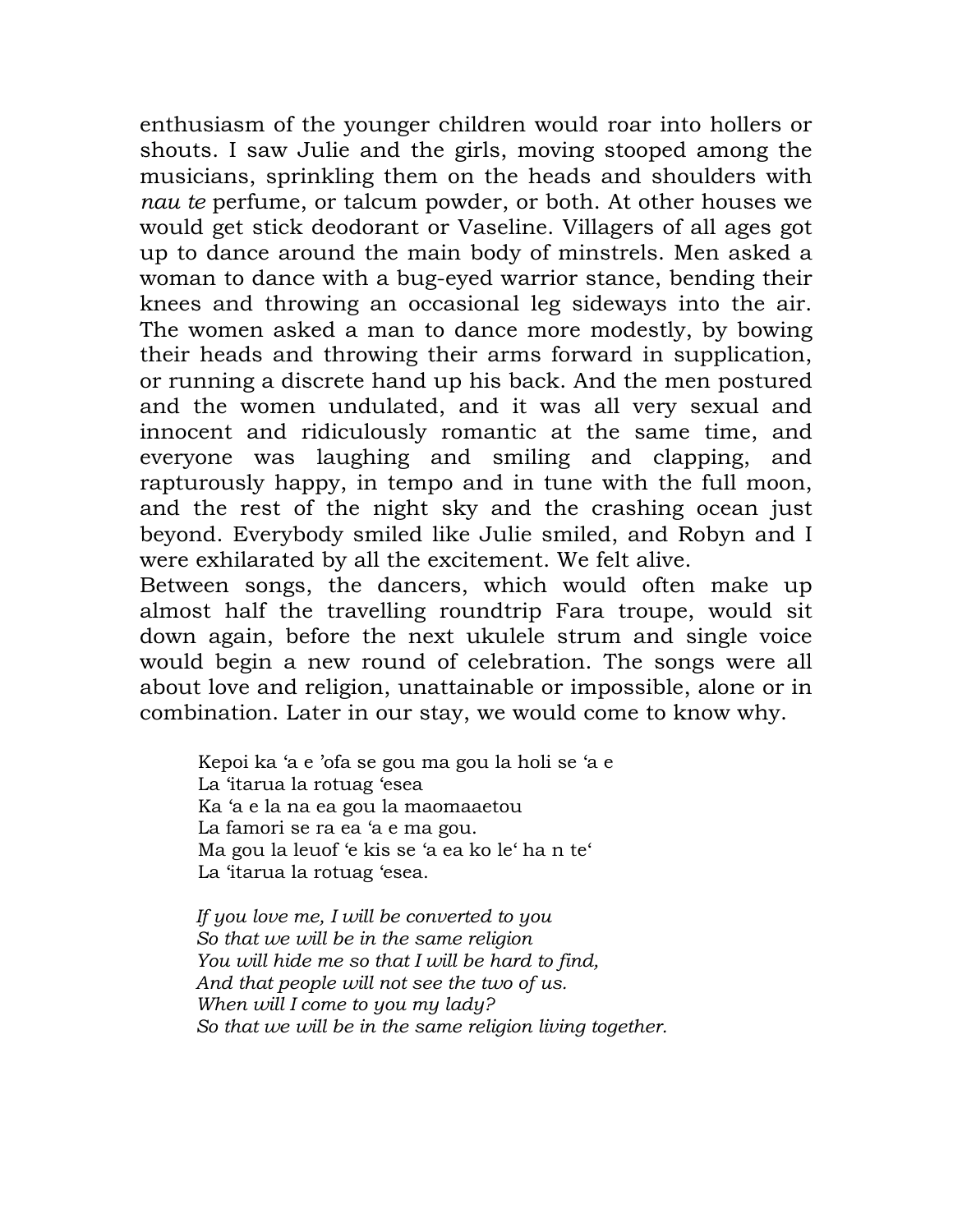They partied for almost half an hour, before the dancers sat down among the rest of the band, and Julie and her daughters, and her husband, brought out refreshments, of watermelon and bananas and pineapples and biscuits, and more sprinkling of powder and perfume. As the days went by, Robyn and I learned to recognize when this particular Fara group was about to leave, by the *Noa'ia noa'ia* song they would sing last, as a thank you to the hosts whose sleep they had interrupted.

 Noa'ia, noa'ia, noa'ia 'e 'es kefkef pene'isi' ma lol pene'isi ma 'amis ta□e la la'atomis... Fu'omus. Noa'ia, noa'ia Kaunohoag gagaj Kepoi ka teet re 'e 'otomis fara, Ro t 'a k fu'omusa ka 'a m la 'utuof se mua. Gagaja la hanisi a' roan 'os ma uri Rere ta tera nit la po la 'is la haipoag hoi'a ki.

 *Thank you Thank you Thank you for giving us sweet smelling powder And fragrant oil and we are leaving ... Farewell Thank you, thank you Chiefly household If there's anything wrong in our 'fara' Do forgive us and we are moving on Let us hope that the lord will lengthen the days of our lives So that one day we will meet again.*

But this wouldn't be the end of the formalities. The Fara troupe leader would express his thanks for the gifts.

> Noa'ia ko gagaj 'e 'es lol pene'isi Ma kef kef pene'isi ma vaselin pene'isi Ma sa n pene'isi, ma 'a mis ta e la la'atomis Fu' omus.

 *Thank you oh nobles for having oil, nice smelling And powder, nice smelling and vaseline, nice smelling And perfume, nice smelling and we will be leaving Goodbye.*

And Julie's family would thank them back.

Ma rie, ma rie, ma rie, mak lelei.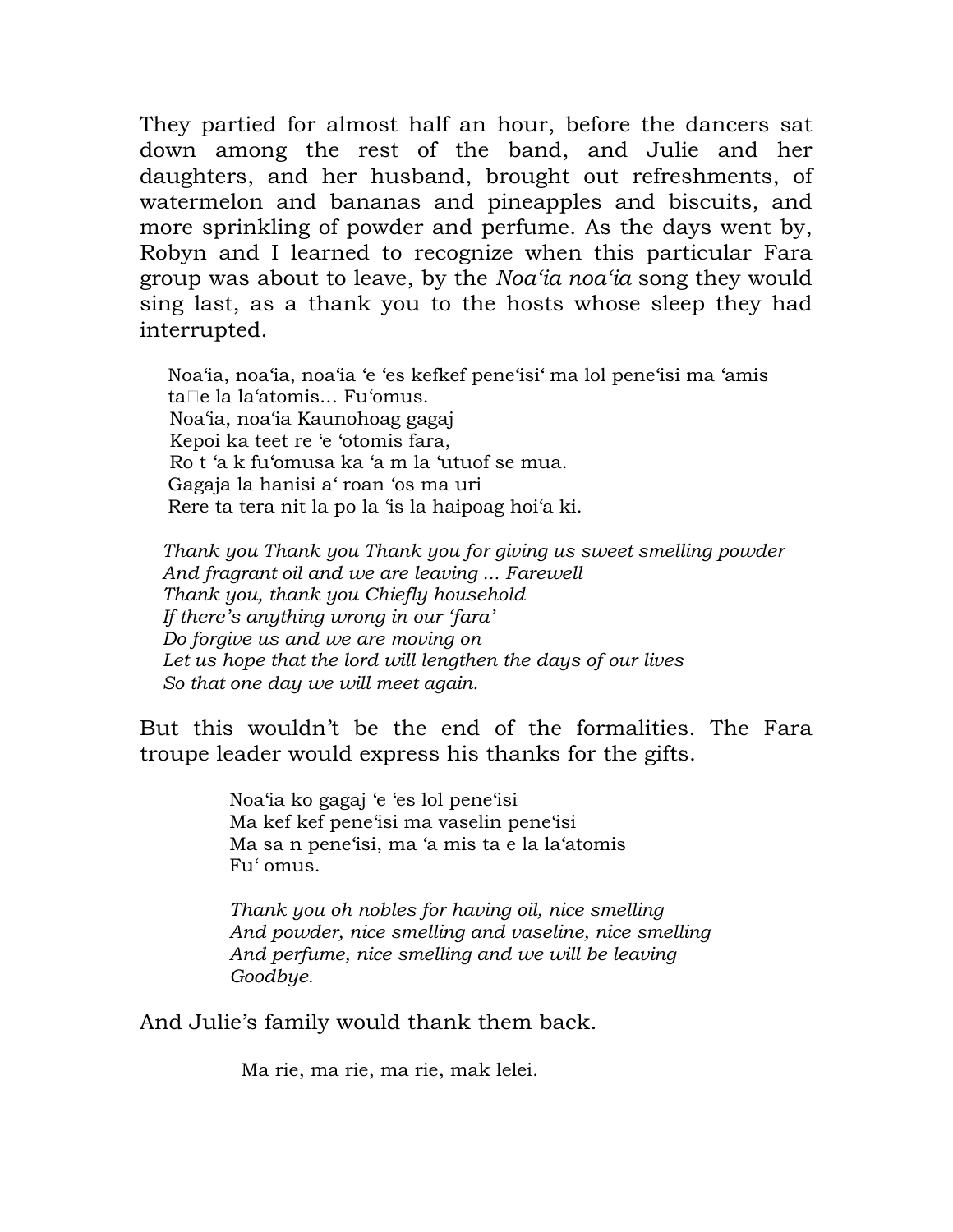After a few more personal exchanges and jokes, the Fara group went off to the next house on their itinerary, Robyn and I thanked Julie and the family for the wonderful entertainment, and went back to our linoleum slumber.

Or so we thought. In our dreams.

My eyes were beginning to wobble, and then I heard it, just once.

*Strummummummummummumm.*

A hurricane lamp flickered into life outside our window, faster than we did inside.

"Robyn? Wink?" It was Julie. "Fara time." It was still hot and muggy and my muscles ached from the dancing and the fatigue, but I told myself that this was, after all, why we had come, and roused Robyn, to tell her the same.

It was an even larger group this time. The word was out. All over Rotuma, at different houses each night, every night for a month, impromptu singing and dancing celebrations would burst into flame. The only difference for us was that, because we were extra special guests, it would happen at the same house every night. *No sleep.* The foreboding words of Sefo rang in my ear. But then the entire night rang into melodious song and smiles, and it didn't matter at all. We were only in Rotuma for week. Compared to other things we survived that long, *Fara fatigue* would still be more fun.

The tradition had evolved from the *manea' hune'ele* beach parties of old, where young people would picnic at the beach from late afternoon through the night, singing and dancing and courting. Here they could spend time with prospective partners, away from the suffocating tight knit social regulation of the strong Rotuman family and community pressures of collective conformity.

But then came the missionaries and the powerful church doctrine they represented. Manea' hune'ele was decreed to be immoral and licentious, and the escapades and potential loss of virginity that might occur, unacceptable. But a compromise was needed, so as to still allow some form of courtship to occur. The Methodists found a method to combine flirting with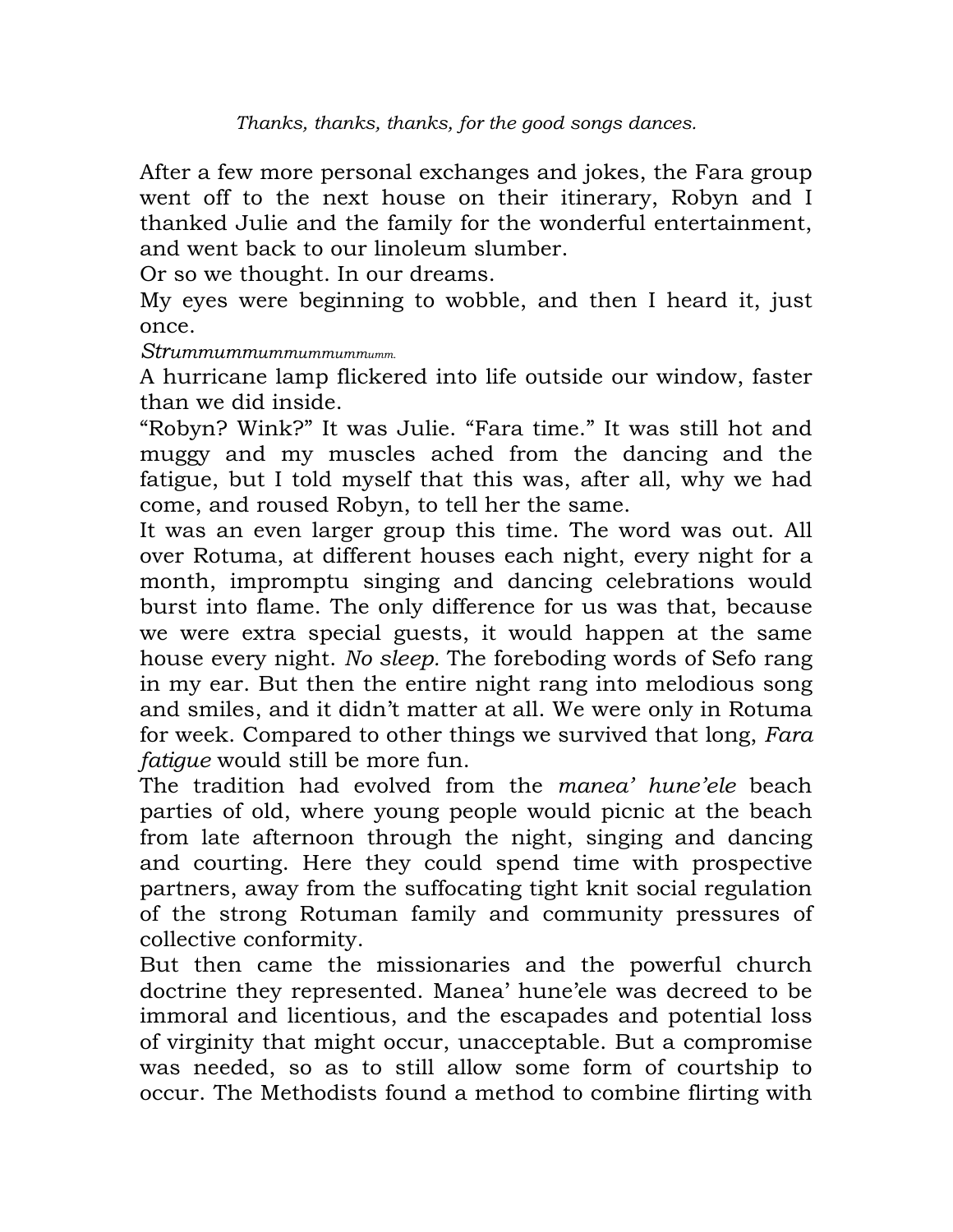supervision, and the custom of 'going Fara' superseded the past trysts on the beach that had occurred before Jesus arrived, and spoiled all their fun. The fun was given a more precise purpose. The flirting was now the search for a life partner. The young boys were told not to 'play for nothing.' If unsuccessful they were mocked as someone who 'compresses horse manure,' *a'pat finak ne has*, accomplishing nothing by riding up and down, except spreading horseshit on the roads, until it was packed down, or *a'pat finak ne ha s*' *kat ma f'ia ra*, returning from a fruitless fishing trip without any fish. The boys would sometimes orchestrate having their own Fara troupe taken hostage at the house where the girl they were enamored with lived, so as to increase their chances of success. Fara literally means 'to ask,' in Rotuman. For most islanders, all they asked was that it still be just more of a fun social event, more frolic than flirting.

As the nights followed the Fara way, Robyn and I began to follow the troupes to other houses as well. We would fall into unconsciousness, like cats in the heat of the day, whether we wanted to or not. Inevitably, inexorably, we were worn down. I had reached my limit, and I asked Julie, if we could be excused from that night's festivities, just to catch up on some sleep.

I thought it was a polite formality, and it never occurred to me that, in an island culture so remote and isolated, the idea of separating awhile from your family, real or adopted, might ever be interpreted as antisocial behavior. But, for a brief movement, I saw a sag in Julie's smile. She agreed not to wake us.

And so it was that Robyn and I looked forward to the arms of Morpheus, even though it was far too hot to look forward to the arms of each other. We settled into our linoleum lethargy, and set a course for coma.

My eyes were beginning to wobble, and then I heard it, just once.

*Strummummummummummumm.*

I swore out loud, and then hoped that no one in the Fara troupe that had congregated outside our window had heard it. And then I swore again. Robyn just looked at me, waving her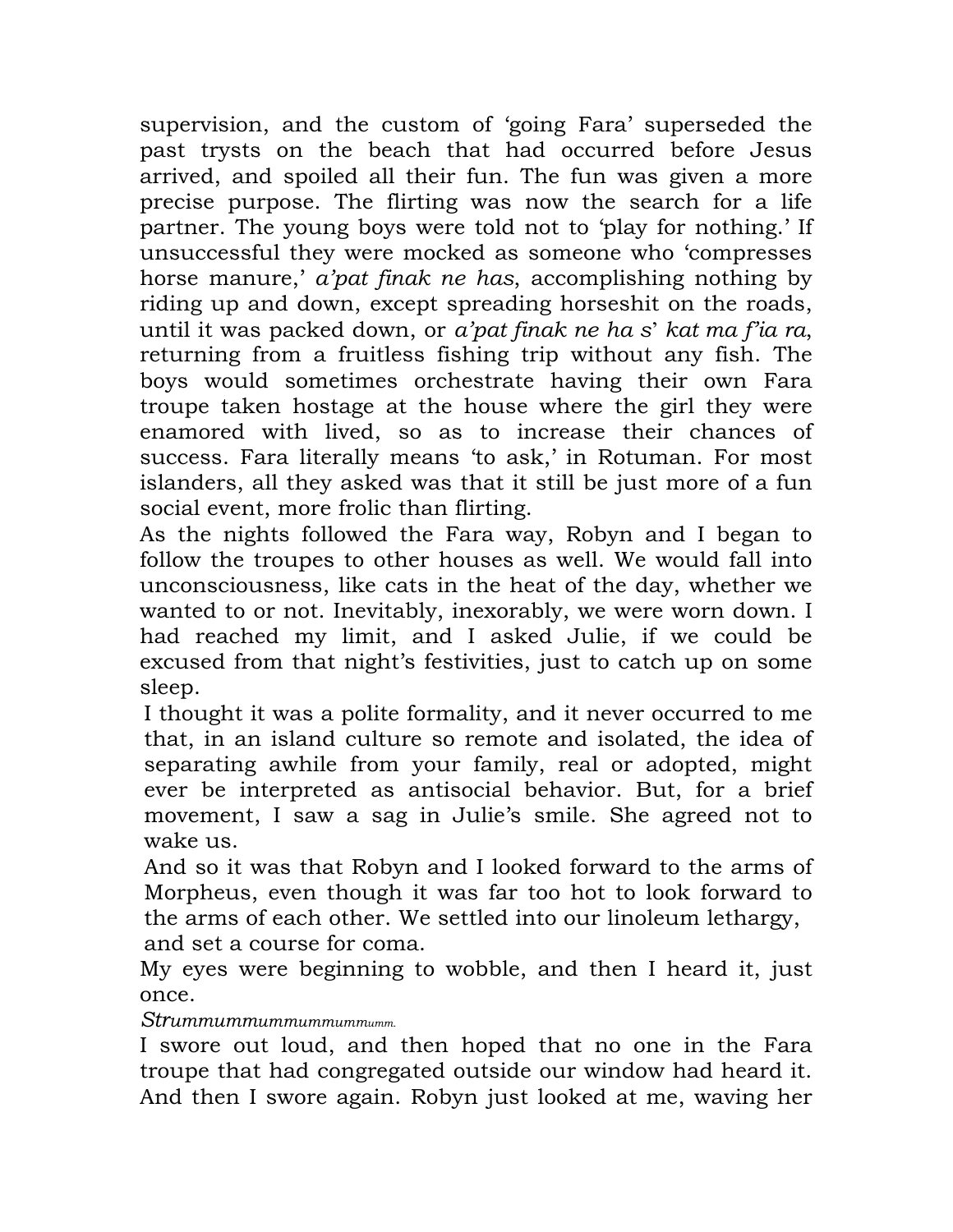fan.

"There's no point." I said, realizing the futility of resisting the social pressure to participate. "We're still the ambassadors of something here." And we got up, and opened the powder blue door, and joined the singing and clapping and perfume in the dark. The moon was full, and the stars were bright, and I danced with the old women and the little girls, looking away all the time they danced, until I could dance no more. After each they said 'Fa ieksia,' *thank you*, and I said the same. And that, I had decided, was that. But it wasn't, was it.

An electric ripple rolled up my back, from bottom to top. I turned into a radiant reflection of where it had all started centuries ago, in songs of colliding souls swept in with the tide to the shore.

She was intoxicating, sweeter than her caramel skin, than the coconut oil in her hair, than the perfumed flowers of her *tefui* garland, than the captivating one behind her ear. She moved like the story of what had been sacrificed for us to have met here, in the gracefulness of *Mak Samoa*, the Samoan way, first with her feet together, with a subtle shuffling in-and-out in time to the music, shifting her weight from one foot to the other, then with her arms, silk ribbons flowing fluent in elegant motifs from her fingertips, like slow breezes, then, from behind and within her *titi* skirt of long leaves, hips and loins pulsating, whirling ever more exuberant, and then, and only then, with her eyes, rolling and wandering, before finally fixing on both her hands, reaching out to me.

OK, I thought. Just one more.

"tall and pleasant, well-built, and full of gaiety, with eyes large and full of fire, noses a little flattened, white teeth, ear lobes pierced with a sweet-smelling flower, and almost naked."

La Coquille, 1824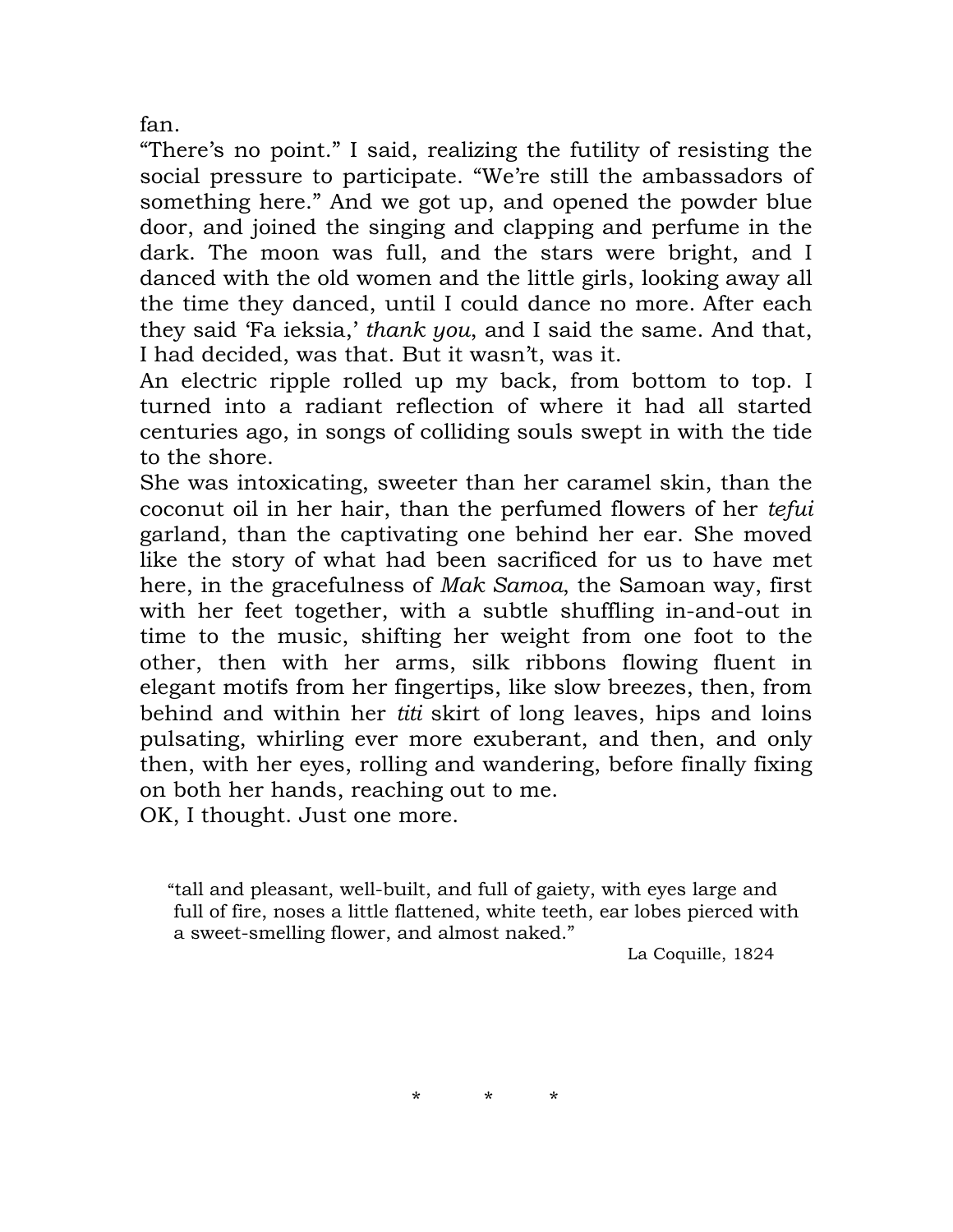"...as well or better cultivated and its inhabitants more numerous for its size than any of the islands we have hitherto seen." Captain Edwards, *Pandora,* 1791

"Wink? Robyn?" It was Julie, and daylight too soon.

"I think these people are zombies." I whispered to Robyn. "They don't seem to need any sleep." On the mats in Julie's house at breakfast, she explained that Av mane'a was more than going Fara.

"Today we're going to Manea' 'on fa ma haina." She said, dishing out additional vowels with the sliced papaya and pineapple. The girls fanned the flies and the Fahrenheit from our faces.

"What's that, Julie?" Robyn asked.

"The harvest festival." She said. Our family walked to Motusa, past some big Mother Hubbard women carrying large rolled woven mats into the village church. I looked up at what had been carved in a curve, above the door. *Mt Sinai.* Moses and the rushes. It was allegory. *And Mount Sinai was altogether on a smoke, because the LORD descended upon it fire*. But the smoke was ahead of us, at the far end of an large expanse of lawn and a magnificent giant flame tree, under which were several open shelters, with tin roofs and pandanus mat floors, connected by upright wooden poles, each one wrapped with plaited palm fronds. Long horizontal cloth banners of red and white hibiscus flowers hung below the rooflines. Fluorescent lights were suspended from the ceilings. We were at play, in the field of the Lord's Hawaiian carports.

The playground was a fairground, an agricultural exhibition farmshow, of big yams with big pink tags, big dances by the biggest people, and big watermelon filling up the big faces of little girls.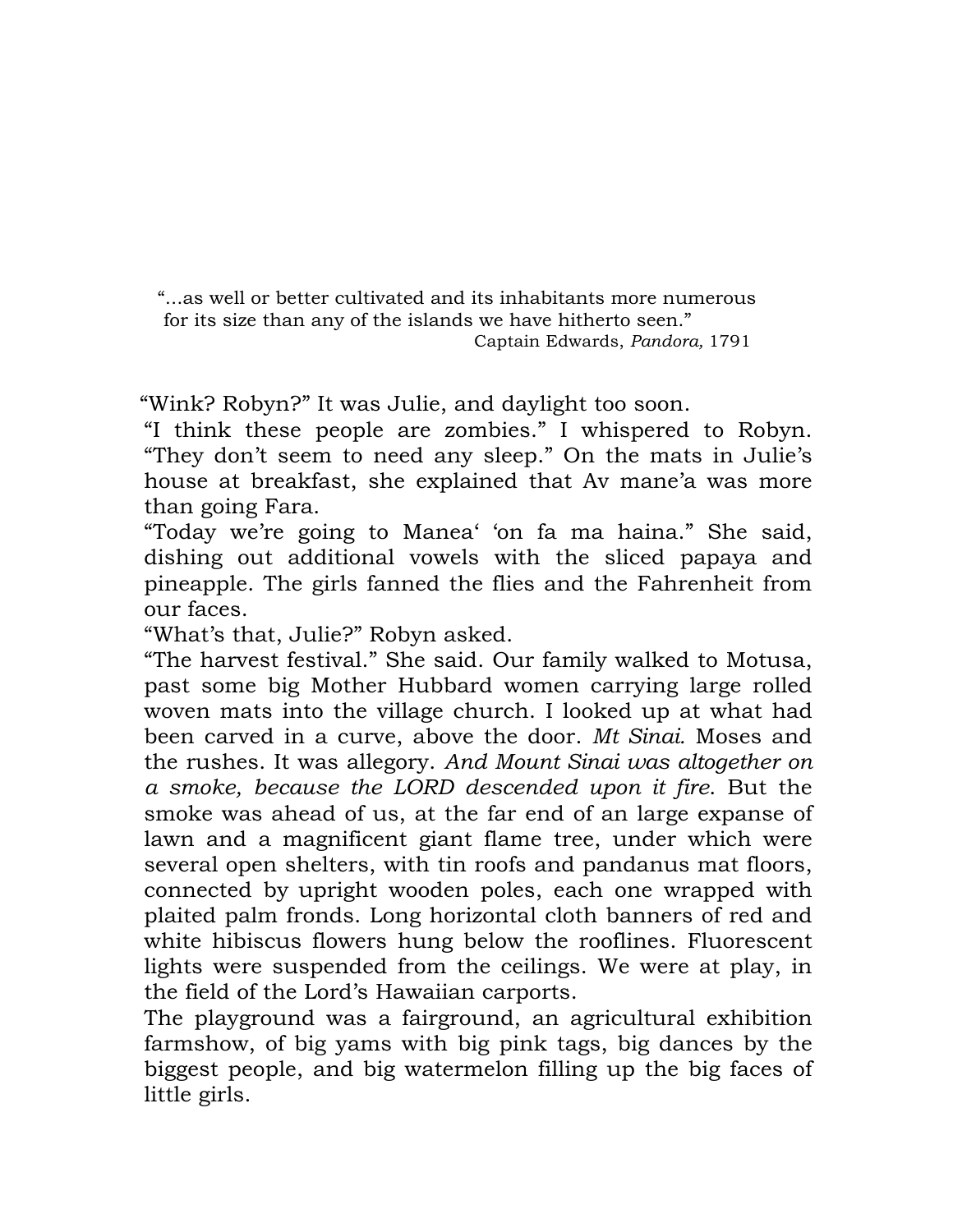The yam farmers who couldn't win a prize would have to give away their harvest, and go home empty-handed, but the women weavers could bring home the mats they hadn't sold. They sat sidesaddle, purses slung over their big Mother Hubbard shoulders, waving their fans, and waiting for the feasting and the dancing to begin.

The old men were already drinking kava, at head tables covered with fine petit point linen tablecloths, punctuated at intervals with bouquets of flowers and brass salt cellars, pasted with Fijian money notes. Before the arrival of the missionaries, kava had been prepared by virgin girls with limestone-caked hair, who chewed and spat it into a slurry, before it was mixed with water by the older women. Since the arrival of the missionaries, the elders had begun blending in a little additional liquid from their hip flasks, which further muddied the waters, and hastened the collapse of their livers.

The smoke from the *Koua* earth oven, that wafted through the celebration, suddenly thickened, a sign that the sand was being raked off the leaves covering the old mats, that had been placed on the banana and *papai* swamp taro leaves, on top of the hot stones that had been carefully distributed over the food, with tongs made from the midribs of coconut leaves.

This *koua* had started with a large circular hole in the ground, lined with coconut tree trunks, and filled with kindling and a mound of parallel firewood, over which had been placed the lava stones, big ones on the bottom, smaller ones on top. A shredded coconut sheath had been lit to ignite the kindling, and the men had gone off to scrape breadfruit and taro and other root crops, and to kill the hogs. The pigs were turned on the heated stones to singe off their hair, and scraped with seashells or knives. Their throats had been slit, their alimentary canals tied off at both ends, so their guts, including the gall bladders, could be cautiously removed from their sliced-open abdomens. The male pigs had their penises tied, to prevent any urine from contaminating the meat. Everything to be baked had been washed in seawater. The large hot stones were spread over the bottom of the *Koua* with long poles, and any unburned firewood removed. The smaller ones were placed inside the pigs' carcasses, together with their livers and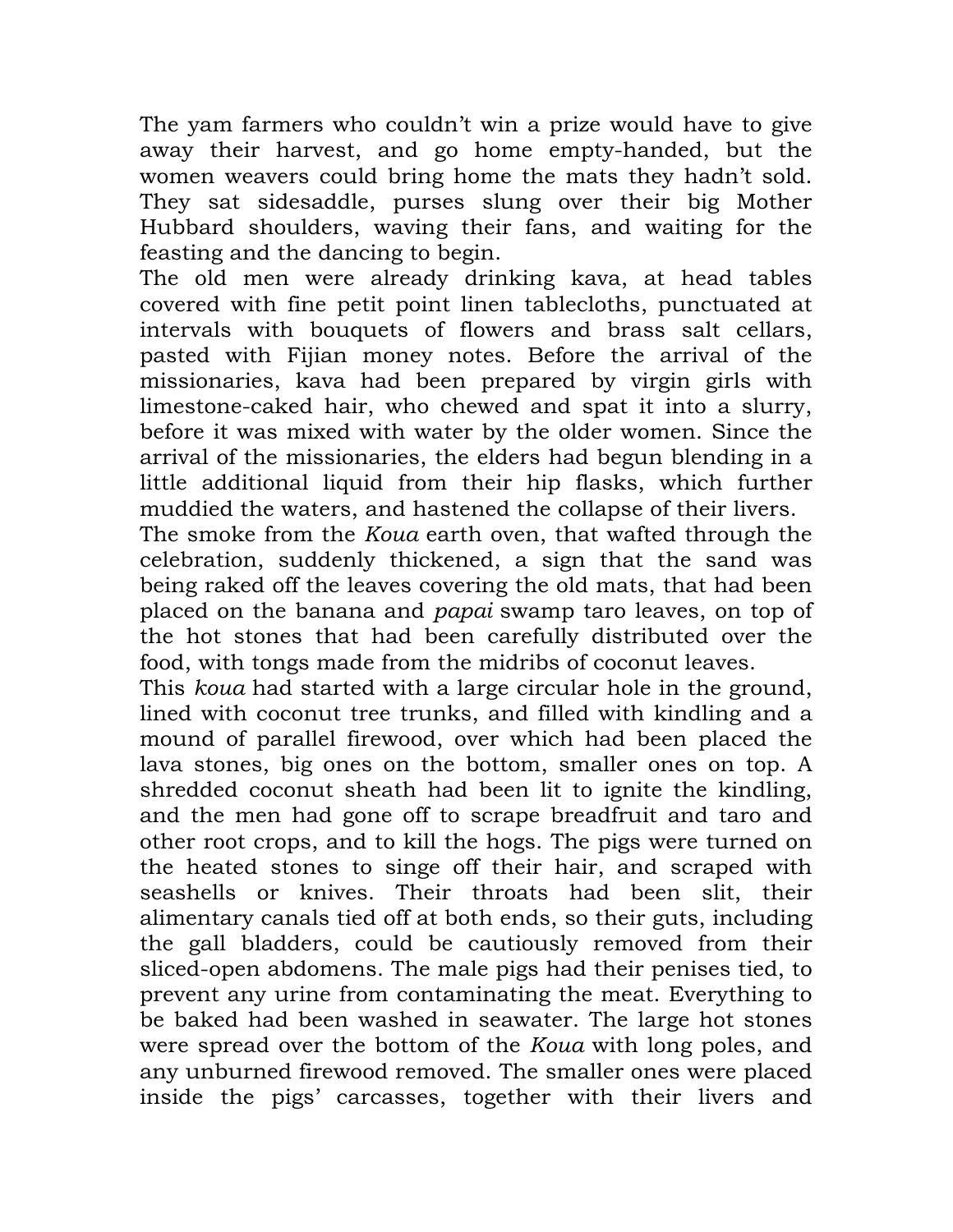breadfruit leaves, to keep the steam inside. The men, using the same long poles, slung the swine, belly down, onto the base of hot large stones, now covered with taro scrapings and banana leaf ribs, to regulate the temperature. The breadfruit and the root crops had been placed along the margins of the pit, because they hadn't required as much heat to bake them. When the smoke finally cleared, out of the *Koua*, came roast pork and roasted chicken and corned beef, and breadfruit and cassava and taro, and *'al'ikou* packages of taro leaves filled with coconut milk and onion, and taro *fekei* pudding. The food was hoisted with large pandanus baskets on poles, and placed beside the watermelon and pineapple and mango and pawpaw and sugar cane and jams. Some young girls fanned the food tables constantly, to keep off the flies, while others filled the closely woven *tauga* flat-bottomed coconut leaf baskets with food, to carry to the chiefs at the head table, most of which would have been too paralyzed by this time, to have fended for themselves, even if they had to. Everyone filed by the tables, filling their plates if they had one or, if not, supporting their overflowing *fono* basket in one hand, while the other held up the front edge, in a desperate race against gravity and gluttony. The feast was substantial, and superb.

But it was time to dance. Not the Fara way dancing of the night migrations, but the traditional *tautoga* rectangular rows and columns of the *hafa*, half of the group on one side men, the other half on the other side women. They wore powder blue *h*ạ*' f*ạ*li* lava-lavas, red and white collared shirts and blouses, red and white and yellow pandanus fruit garlands, and tropicbird tailfeathers. The accompaniment behind them beat a pile of old mats with large sticks, to keep time. The men jumped from side to side, or in circles, or scanned the horizon back and forth, with a raised flat hand blocking the sun from their eyes, feet apart, clowning and clapping and yelping and grunting '*hui'i, hui'i, hui'i, hui'i*,' in syncopated exhalations. The women were constrained to graceful subtle motion, feet together and hands clasped, until they weren't and the storytelling motifs began. They sang the third and fifth above the notes of the men, some breathing while others vocalized, spinning the music into a continuous hypnotic thread of verse.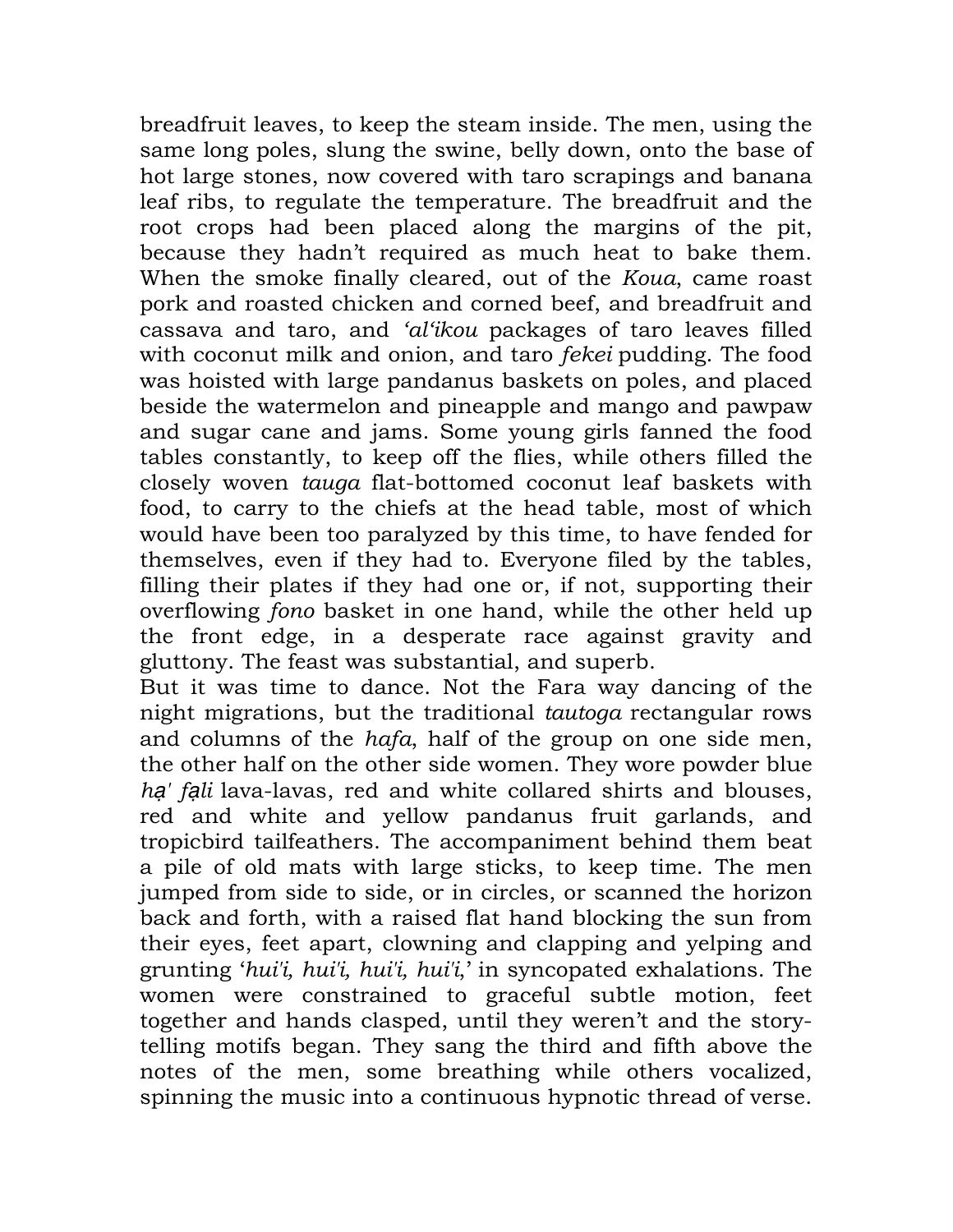After each set, the dancers in the front would drop back, allowing the row behind them to come forward, and begin the rhythms of their ancestors all over again.

"Is your harvest festival like this in Canada, Wink?" Julie asked. I conjured up a mental image of our country fair.

"Not quite like this, Julie." I said. "Not quite."

\* \* \*

'On the Thursday flight (17 December) Dr. Lawrence Winkler and his wife Robyn arrived. They are from Nanaimo B.C., on Vancouver Island (where several Rotuman families live). They stayed at Motusa in new huts--accommodations recommended by Sunflower Airlines. The Hospital Board of Visitors had a Working Bee/Breakup Day on Friday, 18 December, so we invited them for lunch, and we all met the couple. Robyn originally came from New Zealand. In the afternoon I took them to the Bennett's at Itu'muta and met up with another couple from New Zealand, Samo's son and wife with their two children. We toured around the island, calling into places and ending up at Rocky Point for cold beer.'

Archived News, *Rotuma Community Bulletin Board*

The day before we ended up at Rocky Point for a cold beer, two days after the Hospital Board of Visitors decided to invite Robyn and I for lunch, the day after the harvest festival, right after our third night of Faracidal insomnia, I rolled over next to the sponge mattress, and shook Robyn awake. Her fanning didn't break Farastride.

"Do you realize that we are sleeping next to some of the most beautiful beaches on the planet, and almost halfway through our time on Rotuma, we've only seen the seashore once?" I asked. For a Kiwi, this was an unconscionable source of shame.

"Today." She said. We dressed and closed the powder blue door to our cabin, jaws grimly set to overwhelm Julie's sense of family togetherness, and escape to an isolated beach on our own. But we had no idea that, here in the most remote Polynesian paradise, this was not just impolite, or impolitic. It was treason.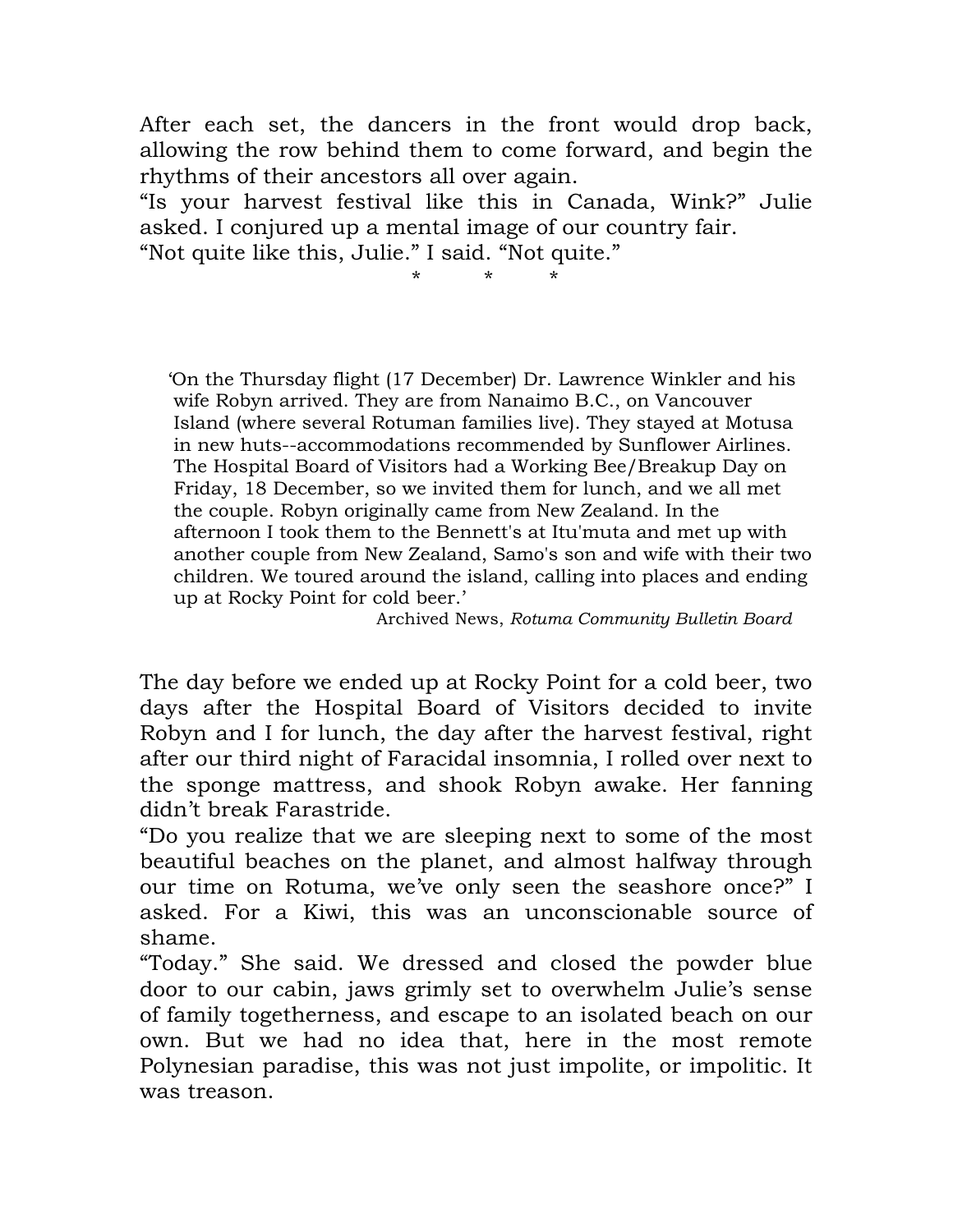Rotumans are a gentle people, culturally conservative and strongly socialized, with an emphasis on collective responsibility enforced by a sensitivity to shaming. No one did anything without everyone else's participation, except perhaps, in a rare free dove cord moment, making other Rotumans. And Julie was the perfect Polynesian Pollyanna, far too happy and in love with everything, which she believed rightly, in Motusa village at least, to derive from, and return back to, the family. She was the living Nash Equilibrium embodiment of Southern Sea survival. How could it be possible that we, in our most evil manifestation of individualistic inconsideration, even think of abandoning our adopted village, for a single day of selfish gratification? The easy answer was, of course, was that it was necessary. Robyn and I had never been creatures of collective conformity. We were mavericks, nabobs of narcissism, which is why we fell in love in the first place, and made a life together, based on not belonging. When we had first arrived on Vancouver Island, I was approached to join the local Rotary Club.

"You're not a joiner." Robyn had said. And the Rotarians were condemned to do without.

"Julie?" I asked, a mouthful of morning pawpaw in my mouth. "Yes, Wink." She said.

"Robyn and I were thinking of hiking across the isthmus, to Vai'oa Beach." I said.

"Lovely, Wink." She said. "What time should we go?" Then it got hard.

"Well, that's what I wanted to ask you about." I said. "We thought that, for just today only, we just might go alone, to give you and the girls some time to yourselves." I looked across the floor mat, into eyes that couldn't decide whether to be hurt, or offended. I thought it was a polite formality, and it never occurred to me that, in an island culture so remote and isolated, the idea of separating awhile from your family, real or adopted, might ever be interpreted as antisocial behavior. But, for a brief movement, I saw a sag in Julie's smile. Meltdown.

"Are you sure?" She asked. I nodded.

"OK." She said. "Enjoy yourselves."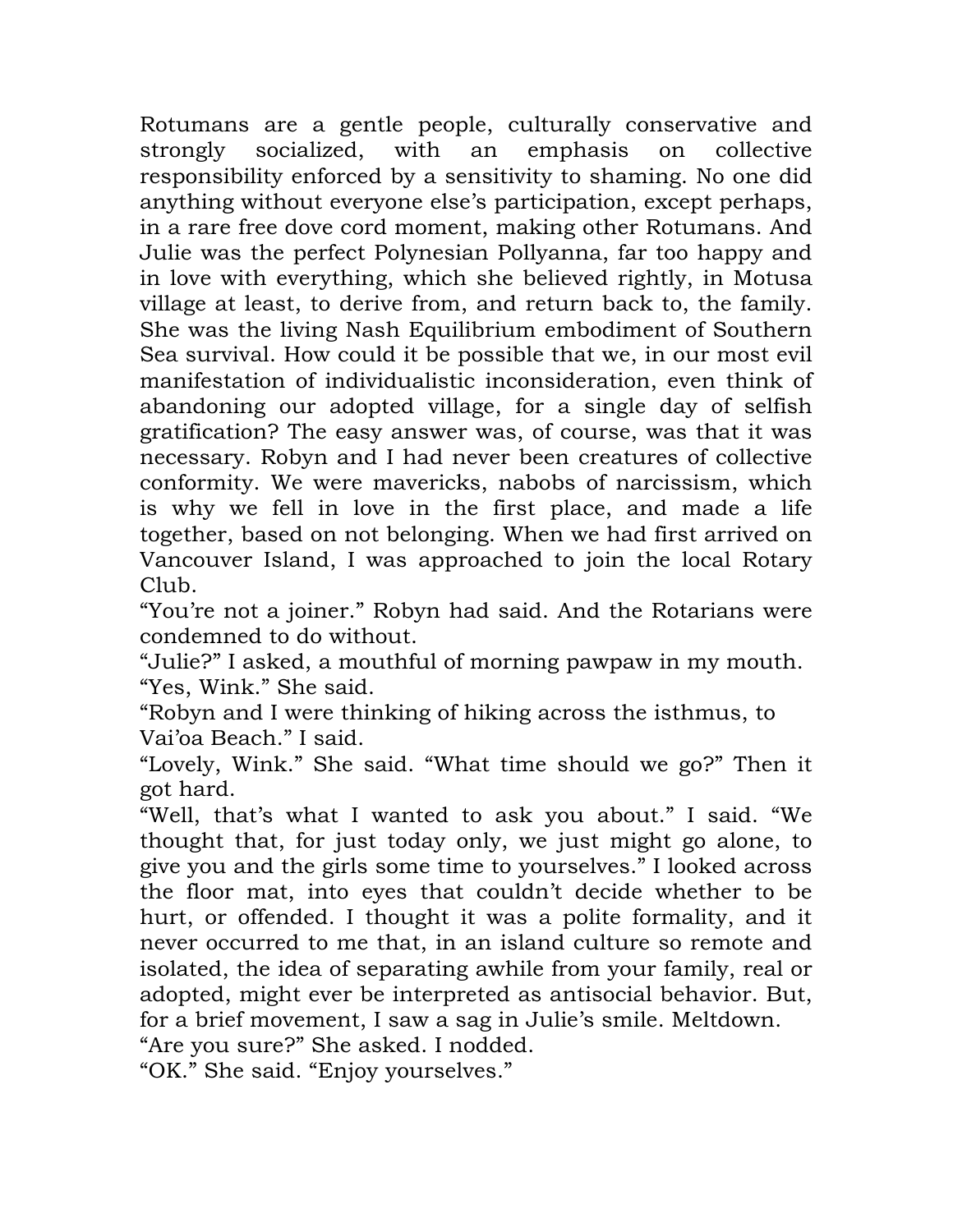Robyn and I were gone, before anyone could reconsider. We didn't really know the way, but Julie had guided us to the soft coral path across the isthmus along Maka bay, and onto Raho's western basket of earth that had formed the Itu'muta peninsula. We came to what appeared to be an enormous Zen *sansui* garden of raked white sand, out of which colossal black lava stones protruded. It was a Rotuman cemetery. A tall structure, about twelve feet high, consisting of four inwardleaning wooden poles with streams of red and yellow and purple cloth hanging from the close-tied cross pieces, had been recently erected to commemorate a new ancestral addition to the community. From there the trail climbed into rainforest, interspersed with plantations. A Rotuman myzomela, with its black upper plumage and bright scarlet belly, announced our entrance to one farmer's yam patch. He provisioned us with mangos, and further directions through the bush. Exhilarated, walking alone together, the salt air of the most beautiful beach in the world's last Eden, danced on our noses, where the light finally split the jungle. We broke through the canopy, to a breathtaking long scimitar of white sand below, fringed with towering palms, and *niu* and *hifau* trees, framed by purple green volcanic mountains, on a cerulean-spattered watercolor bay. Large schools of fish ran in every direction, but we only ran in one, over a rock bridge and along the caster sugar crescent, to the horizontal limbs of a massive fig tree in the middle, and shade. We rolled out our towels, and lay down together, together in the faint relief of an offshore breeze, and Fara ' nuff away from the constant attention of 'Pear ta ma 'on maf,' *This Land Has Eyes*. Or so I thought.

For the first five minutes of our intimacy, Vai'oa Beach was deserted. We were in heaven.

"I think I'll go for a swim." I said to Robyn and, collecting my snorkeling gear, began to cover the short distance to the water's edge. I didn't make it.

I had just put on my mask and was adjusting my snorkel, when I realized that there were now a few other human clusters that had magically appeared on the beach, one of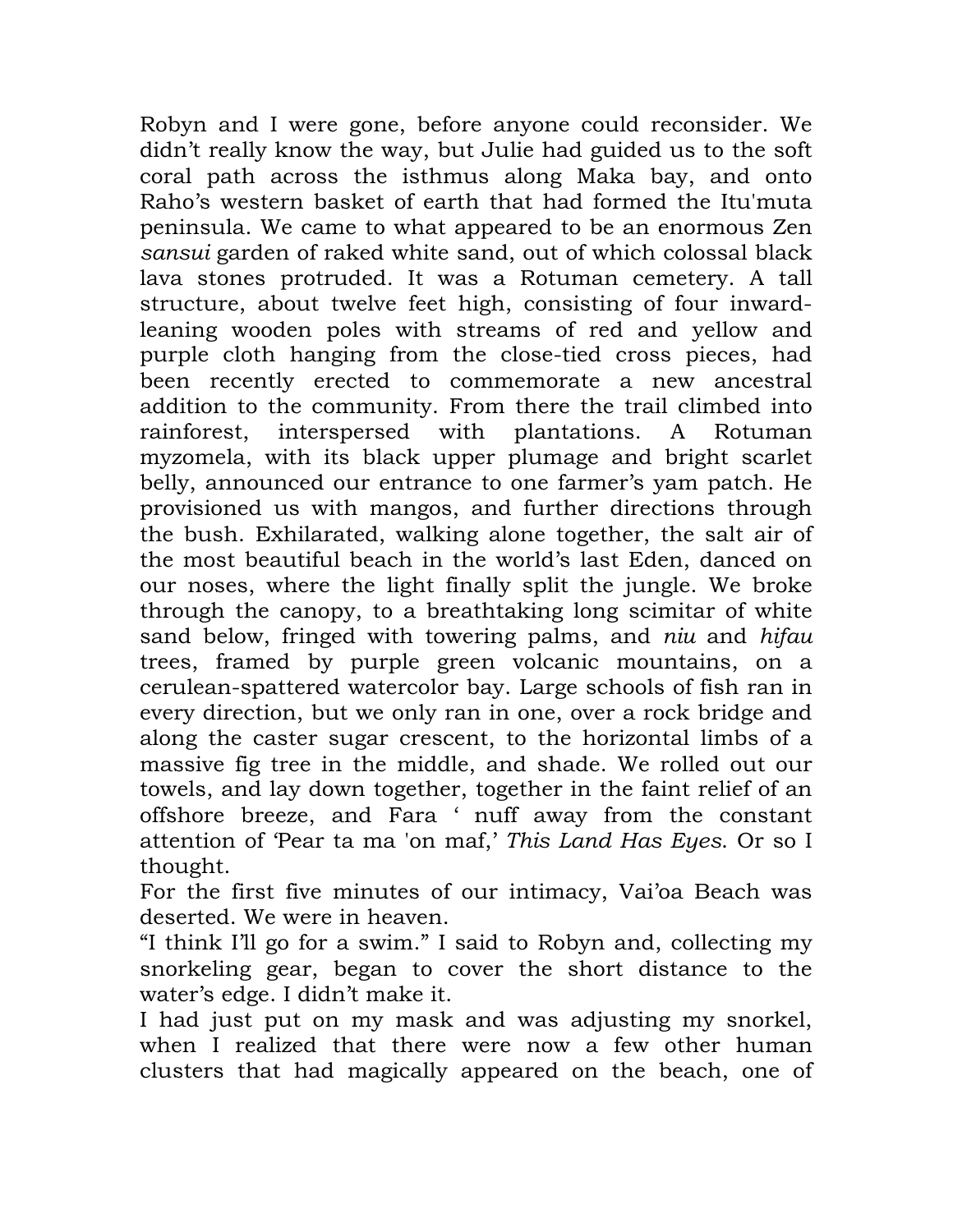which was moving quickly in my direction. Two young boys got to me first.

"You can't swim yet." One said.

"Huh?" I said. "Why?"

"You need to wait." Said the other one. I looked out at the clearest bluest water in the Southern Sea, at the underwater coral forests, at the blazing schools of colored fish, at the only cool reprieve in sight.

"For what?" I asked.

"For the fishermen." Said the first one.

"I need to wait for the fishermen, before I can go for a swim?" I asked.

"Yes." The both said at the same time. It was about then that my inner renegade just about got the best of me. This is ludicrous, I thought. The heat was becoming ridiculous, the snorkeling looked brilliant, and some superstitious local custom required me to avoid the entire Pacific Ocean because it might affect the fate of a few fishermen who were nowhere to be seen. I turned around. *Robyn just looked at me, waving her fan."There's no point." I said, realizing the futility of resisting the social pressure to participate. "We're still the ambassadors of something here."*

"How long will they be?" I asked. They shrugged. I was beaten. *The land has teeth and knows the truth.* There were now whole other villages coming out of the jungle, and spreading their pandanus mats under the palms.

Burning feet dragged my snorkeling gear and broken spirit, back to the towel beside Robyn.

"What was that all about?" She asked.

"We have to wait." I said.

"For what?" She asked.

"For the fishermen." I said. She asked me why. I had no answer.

Over the next two hours, we watched our deserted delight fill up with rotund Rotumans. Smoke rose from the far end of the beach. Finally, the sound of an outboard grew louder from Fara way in the lagoon, until we could make out from which direction it was coming. Within a few more minutes, a small open boat had beached up in front of us, and its crew warmly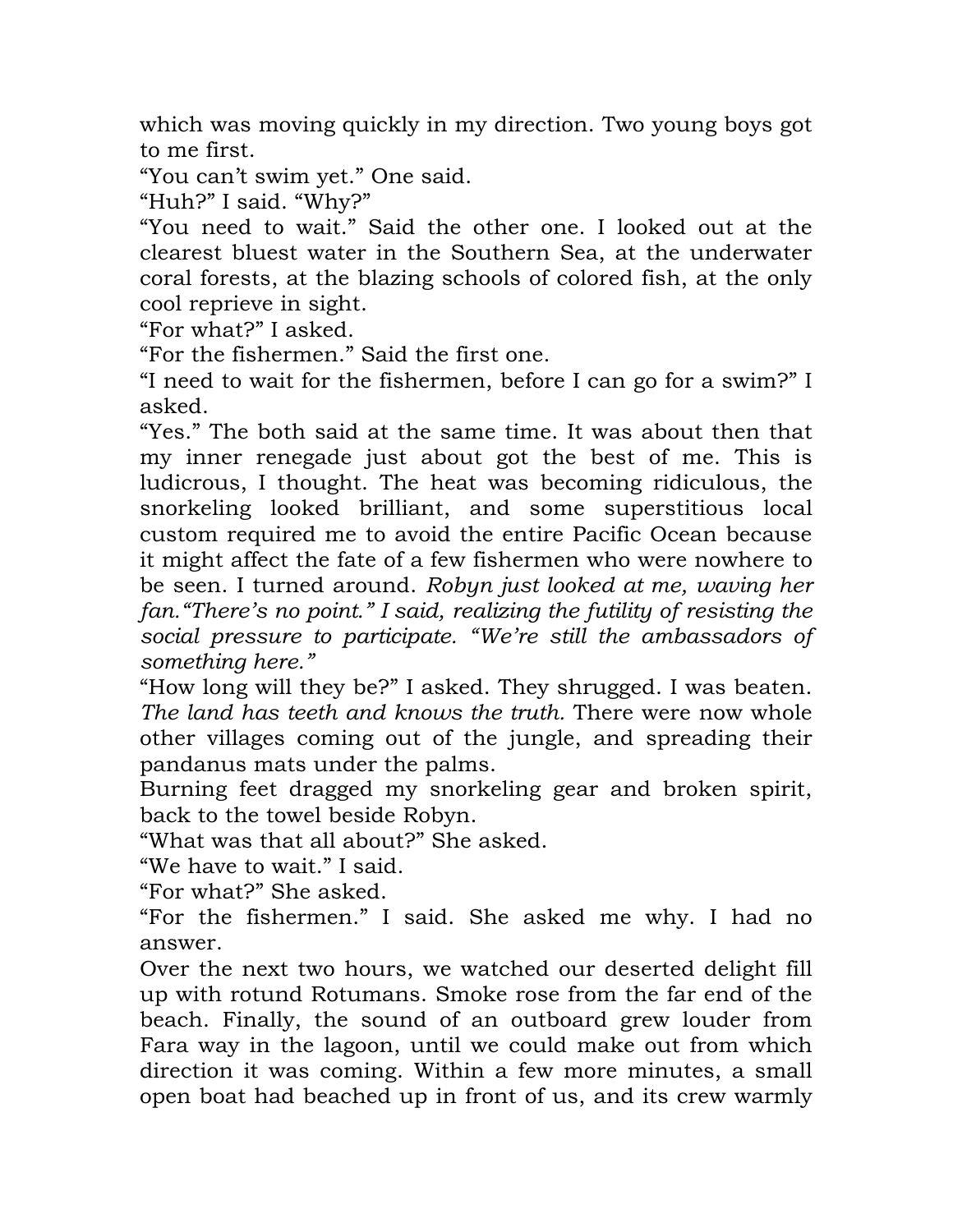welcomed, as they offloaded their catch. I thought my waiting was over but, as I got up to collect my snorkeling gear, a corrective glance disabused me of the notion. Not yet.

Eventually, after another half hour, one of the young boys kneeled next to my towel.

"You can go in now." He said. I grabbed my mask and snorkel, and made for the lagoon, before anyone could reconsider. I didn't make it.

At the water's edge, I was met by a big Rotuman, eating big fish and big taro and a dozen other big things, off a big banana leaf.

"Lunch is ready." He said. I was beaten.

Burning feet dragged my snorkeling gear and broken spirit, back to the towel beside Robyn.

"What was that all about?" She asked.

"Lunch is ready." I said.



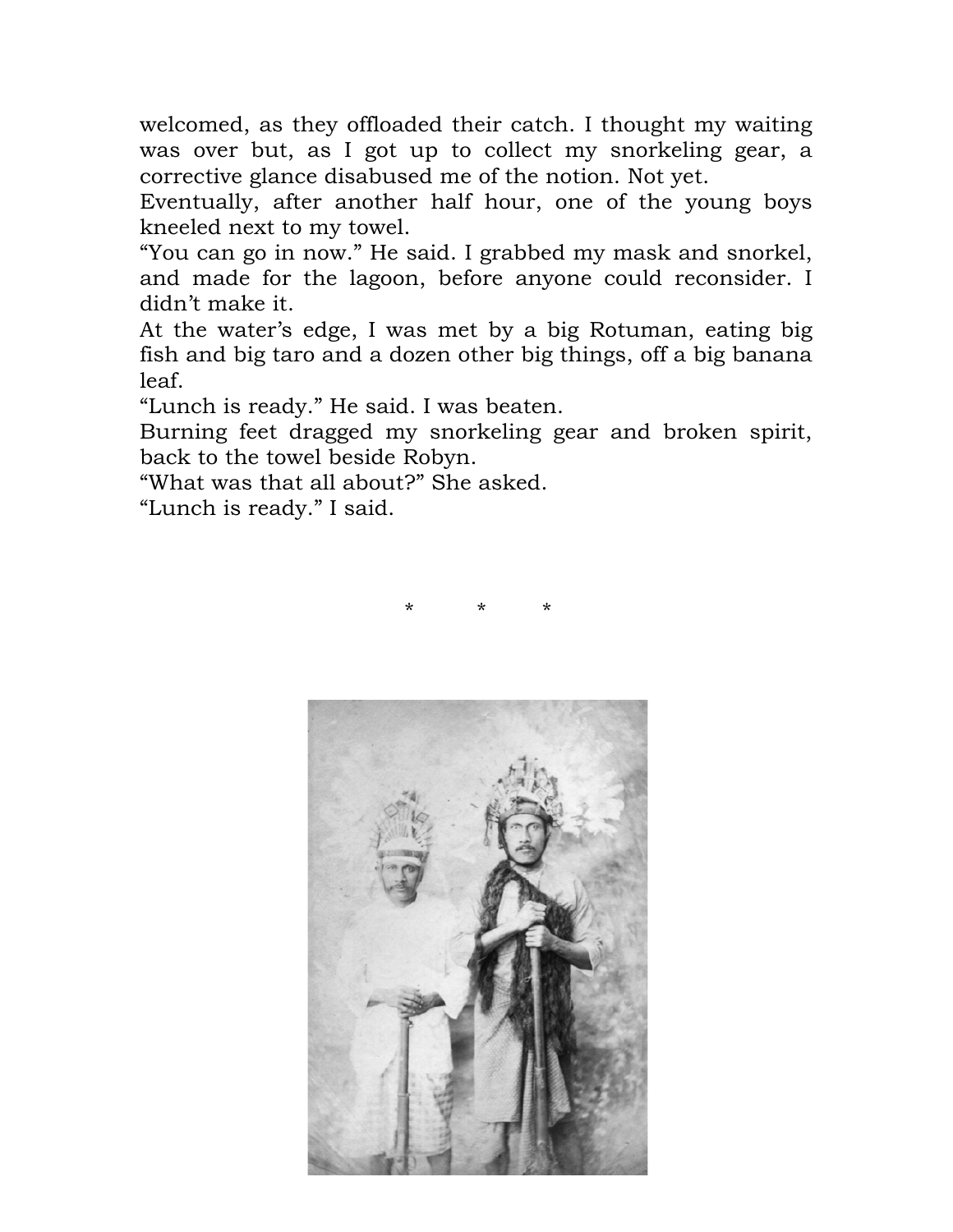\* \* \*

 "Don't want to hear from and cheerful Pollyannas, Who tell me love will find a way, it's all bananas." George Gershwin, *But Not For Me*

The way back from Vai'oa Beach was shorter. A small red Citroën 2CV pulled over to give us a ride.

"You must be Robyn and Wink." Said the driver, a finely spoken thin gracefulness, with Nefertiti's face and air of nobility. She wore her hair piled in a bun, high towards the back of her head, and drove like she was in Paris. If Julie was the Pollyanna of Polynesia, Sanimeli Maraf was the Rotuman Eleanor of Aquitaine; they were both goddesses in their own way, one chalk and one cheese. Talcum and Tomme de Savoie. "Call me Sani." She said.

"How was the beach?" Julie asked, on our return. I swallowed the word I was thinking.

"Very friendly." I said. Her smile came on twice as bright, until Sani got out of the car. It was the first time on Rotuma I felt anything like a chill.

"This is Sanimeli." I said, not believing, on reflection, that they wouldn't have previously met. Sani told Julie that the Hospital Board had arranged a luncheon for us for the following day, and what time she would pick us up. But, for a brief movement, I saw a sag in Julie's smile. And then I got it. Sani was about to introduce us to the rules. Julie had already introduced us to their transcendence.

The Hospital Board was ready for us on the lawn next morning. There were tables with tablecloths, with lemonade and little sandwiches with the crusts cut off, and the lone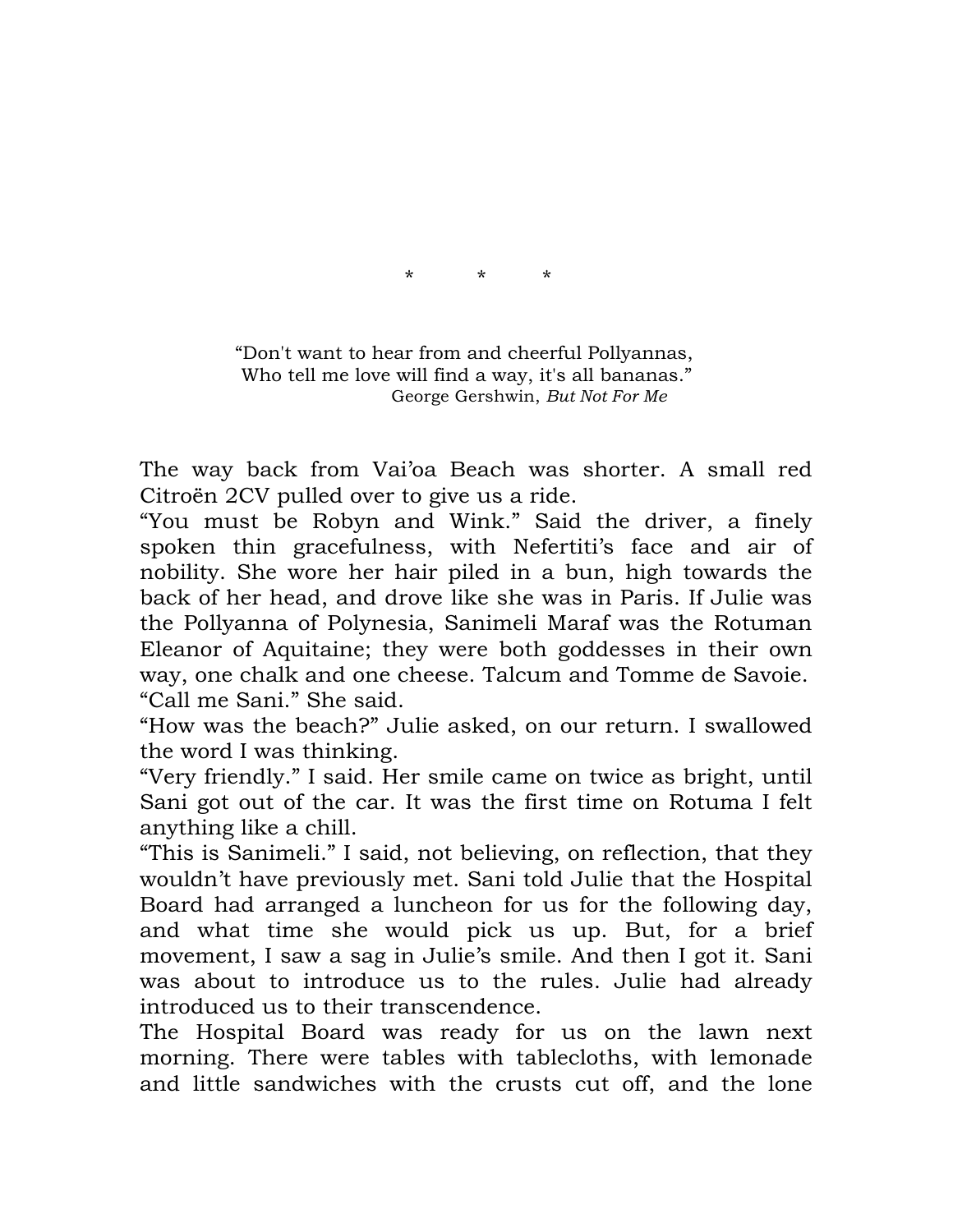physician. Sani introduced us to him and the three other women board members, and they talked to Robyn, and I talked to the doctor. He was younger than I was, and there was fatigue in his eyes, and a weight on his broad Polynesian shoulders. We spoke of the frustration he experienced at watching people die, for lack of a reliable air ambulance evacuation service. He was an Old Testament minor deity and, for all his frailties and faults and failings, the people loved him all the same, for he was still a much better chance, than they used to have. We discussed the high incidence of diabetes and heart disease, in a population with thrifty genes, and pork fat as intermediary metabolites. There was a lot of premature death from heart attacks. I was surprised to learn that he didn't have a defibrillator, shocked even.

"What do you do if their heart stops?" I asked.

"Have a funeral." He said. I promised him I would find him a defibrillator, as soon as I got back to Canada.

Sani drove us on the Bennett's at Itu'muta, and introduced us to Samo and his wife and two children, Rotumans home from New Zealand, for Fara. We drank lemonade and green coconut on their veranda, and promised, as travelers always do, to keep in touch.

On our tour around the rest of the island, it was along the southern coast, entering the districts of Juju and Pepjei, that things got a little strange. As we entered the village of Upu, blowing up like Notre Dame in Paris, was the Marist Catholic church of St. Michaels.

"Do you know about the wars?" Asked Sani.

"The wars?" I asked.

"Between the English Wesleyans and the French Catholics." She said. I told her I had heard about them but not much. I knew that Rotuma had experienced the usual ravages and interbreeding from the whalers and ships deserters, including the only blackbirders that hit the place on the *Velocity*, all 40 sailors from which are now represented in the gene pool. I knew that the, and other *fafisi* off the Unites States Exploring Expedition in 1840 brought grog and measles and influenza and dysentery and venereal disease. But I didn't know that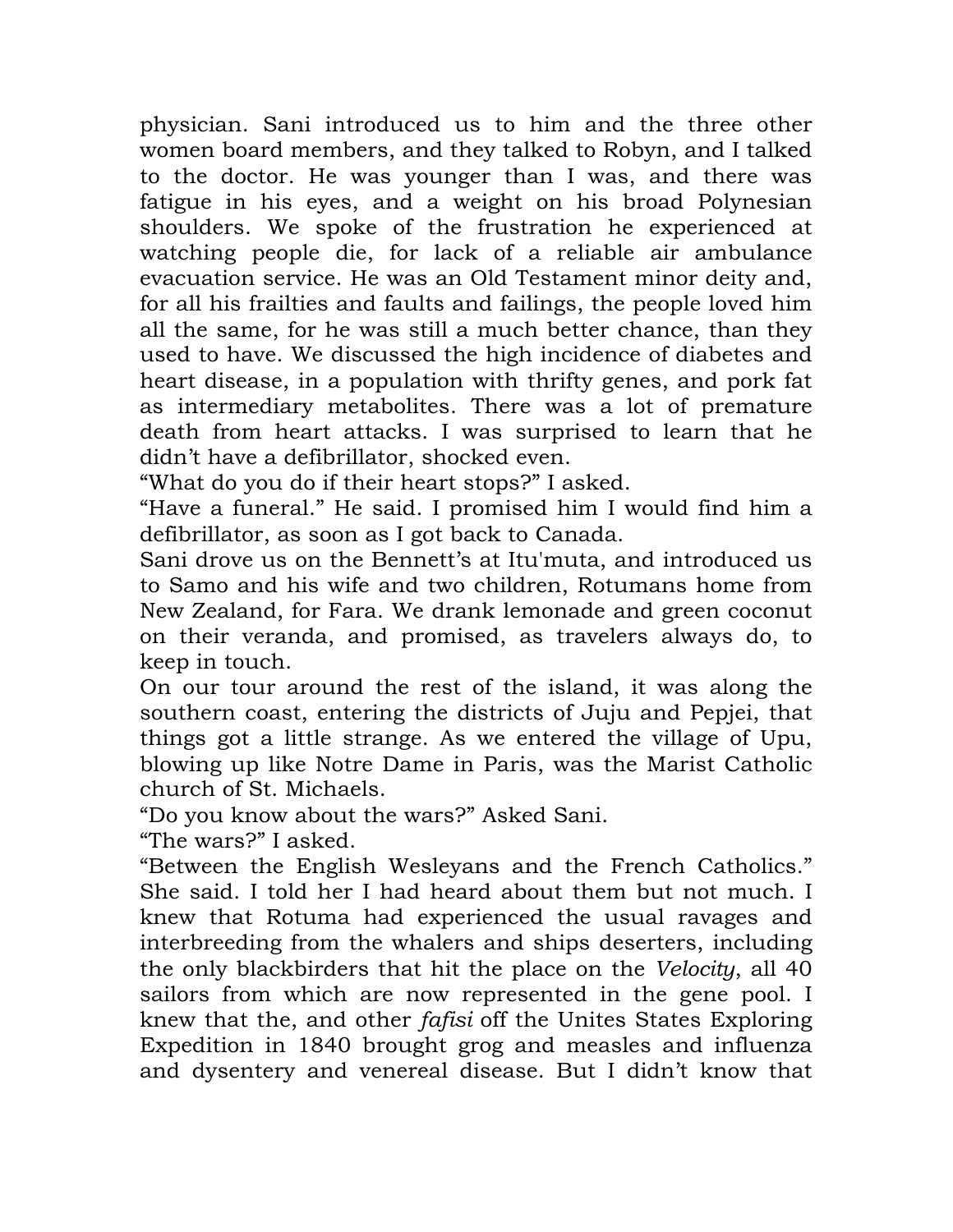most of the death and destruction was brought by the God's door to door salesmen.

"The missionaries came forth to Christianize the savages." Sani said. "But it wasn't as if the savages weren't dangerous enough already." She told us of the Great Malhaha War of 1845, when two *sau* chiefs, Riamku and Sani's husband's ancestor Maraf, from the same village of Noa'tau, each installed different saus of their choosing in our village of Motusa. The conflict killed all the young men on both sides with many villages entirely depopulated. Maraf thought he finally had the strategic advantage, when he acquired a cannon from one of the whalers but, at the battle that followed, after a few shots the falconet failed, and Riamkau's men rallied, killing Maraf and a hundred of his men. He was buried with the faulty gun serving as his headstone, and a great number of pigs were paid in indemnity.

"A year later the Catholic Marist missionaries arrived." She said." There were already few Wesleyan missionaries from Tonga, landed by John Williams in 1839." Gradually, the southern and south-eastern part of the island, and Riamkau, became converted to Catholicism, and the rest of the island, Maraf's heirs, to Wesleyan dogma. When William Fletcher established his mission in 1865, he noted that his flock had chosen to adopt a more western appearance

 'The contrast between the skins and garments, stained with turmeric and the clean shirts and dresses, was too marked to be overlooked. The young men of the district appeared in a sort of uniform, clean white shirts, and clean cloth wrapped about them in place of trousers. The idea was their own: the effect was good... As I reached the houses of the heathen part of the village, the difference was very marked. Everything was dirty, Turmeric was on all sides... (It was hard) to tell a Papist from a professed heathen by his outward gait and demeanour. There is the same unkempt head of long hair, the same daubing with turmeric; indeed, the same wild, and unpolished, and unwholesome appearance.'

Tumeric was the talcum powder of the traditional, of tolerance. But tolerance wasn't on tap in the pulpits of the mission churches at the end of the 1860s.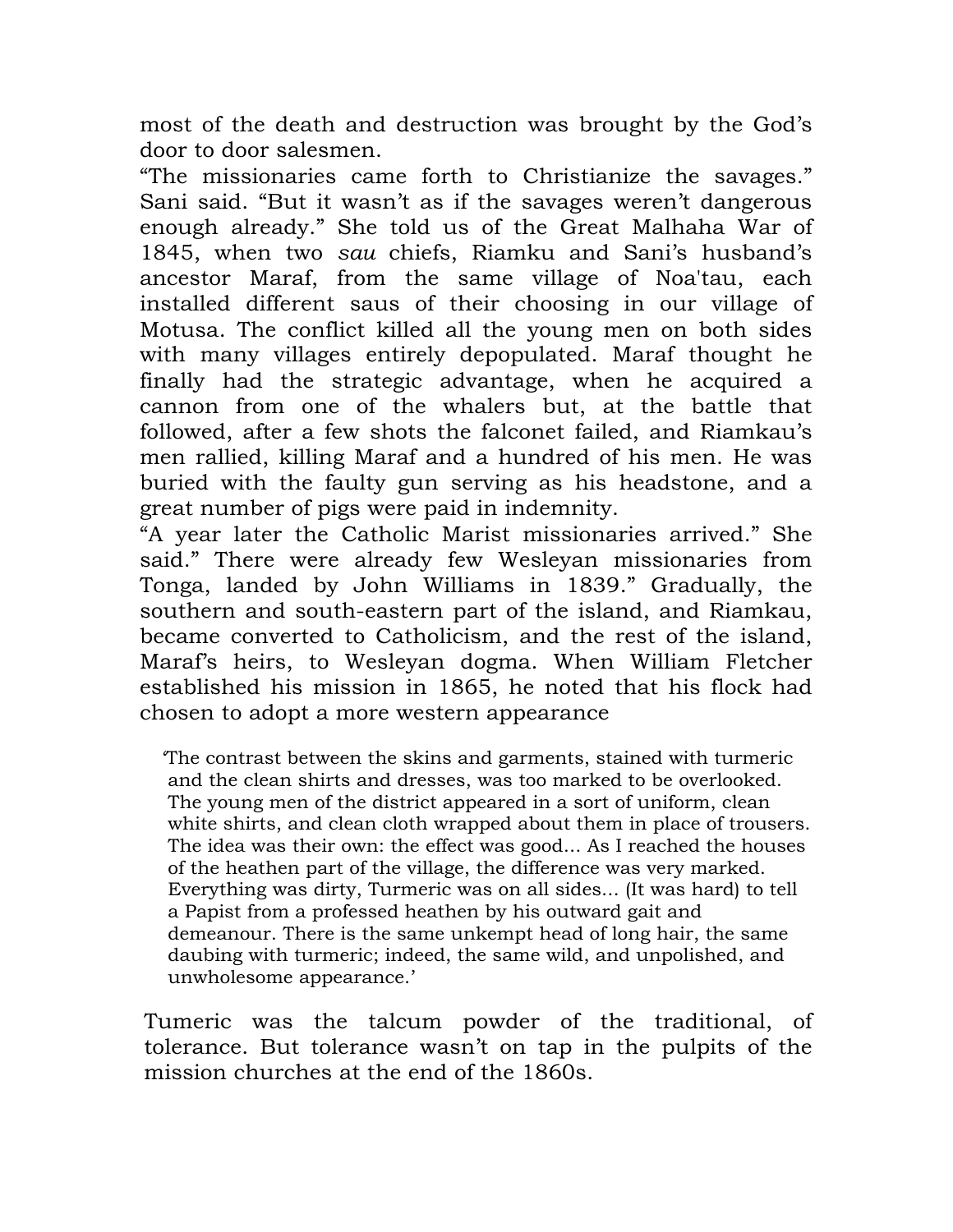The Wesleyans were complaining about the heretical Papist 'scarlet whores' impeding their civilizing progress, and ruining the commodity accounting balance sheet of converts per unit cost. They were making the world more like Britain, measurable as much in housing and clothing as in baptisms. The Catholics, for their part, were preaching the narrative of martyrdom, in the values of 'faith, baptism, confession, and communion,' while living among their flock in 'poverty, celibacy, and obedience.'

But differences between the two agendas were only foreground and background; what for one group was underlined, for the other was subtext, and for all their vows of poverty, the Catholics were definitely playing the money game.

 'At Rotumah I was struck by the ingenious method the Roman Catholic priests have adopted for paying the natives for their labour. They, the priests, are all poor men, having as a rule barely sufficient means to support themselves except in a native fashion, and consequently they have no money to expend in wages. They have therefore adopted a system of fines, which when enforced are usually found to exceed in amount the sum due for service. Absence from church is fined; smoking on Sunday, or even walking out, is against the law. Women are fined for not wearing bonnets when attending mass, kava drinking ensures a heavy penalty, and fishing on holy days is strictly forbidden. The chief source of revenue comes from absence from church, as service goes on two or three times a day, and most probably just when the poor people are fishing or cultivating the ground.'

Boddam-Whetham, JW, *Pearls of the Pacific*, 1876

Other influences stoked the fires and brimstones. European traders provided guns and ammunition, French ship captains drew up treaties and made threats, British colonial officials in Fiji hovered just beyond the horizon, and Rotuman chiefs became anxious to exercise their vested interests, kinship alliances and grievances.

"But when push finally came to shove," Said Sani, "it was the Rotumans who did the fighting."

"When was that?" I asked.

"The Motusa War of 1871." She said.

"You mean our village?" I asked.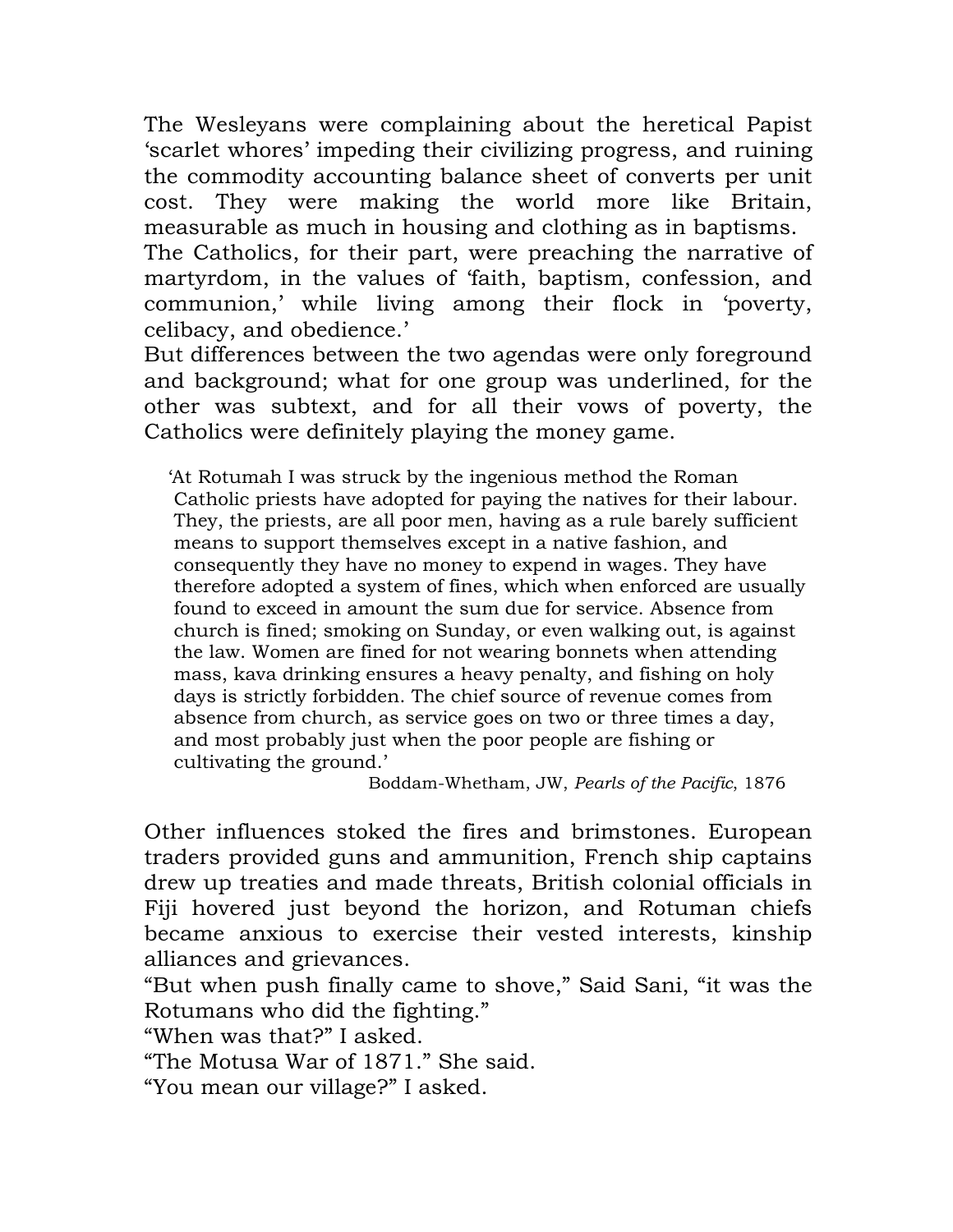"The very same." She said. "It was a strange mix of Rotuman custom and missionary innovation."

Wars were conducted in a ceremonial, if not celebratory fashion, in a one-day encounter only, like a sporting event. Chiefs sent challenges announcing a particular time and place for combat. The day before the scheduled conflict, each side held a feast, featuring *ki* chants and war dances. Battles were conducted on flat stretches of beach, to preclude ambushes. Prior to engagement, each side danced menacingly and tauntingly, sang verses proclaiming their ferocity, and then chanted to solicit the support of their gods. Warriors dressed in their best clothing, to make any unanticipated funerary preparations easier. They tied up their hair in topknots and wore *milomilo* conical or *suru* crescent-shaped basket hats, decorated with tapa and feathers. Round their necks they wore charms, and their bodies were smeared with coconut oil mixed with turmeric. The main weapons were spears, clubs and stones, thrown both at distant and close quarters. The goal was to kill the leading chief of the other team. When this had been accomplished, the supporters of that chief would withdraw, and the fighting would end.

 'There were no great advantages to be gained from the war by the winning side. The villages of the vanquished might be sacked, but they were seldom burnt; their plantations might be overrun, but there was little willful destruction. All pigs were, of course, regarded as legitimate spoil. The vanquished would perhaps promise to pay to the conquerors so many baskets of provisions or so many mats and canoes, a promise which was always faithfully and speedily performed, even though they might accompany the last part of the payment with a fresh declaration of war. The victorious side obtained no territorial aggrandisement, as it was to the common interest of all to maintain the integrity of the land, and the victors might on some future occasion be themselves in the position of the vanquished... Some of the large and high *fuag ri* house foundations were built by labour from defeated districts, suggesting the possibility of labour as a form of tribute... Nominally first-fruits were claimed by the victors from the chief of the vanquished, or perhaps the victors might depose the conquered chiefs, and put nominees in their places... Such a course had, however, relatively little permanence... There was not such thing as indiscriminate slaughter or debauchery of the women after a fight.'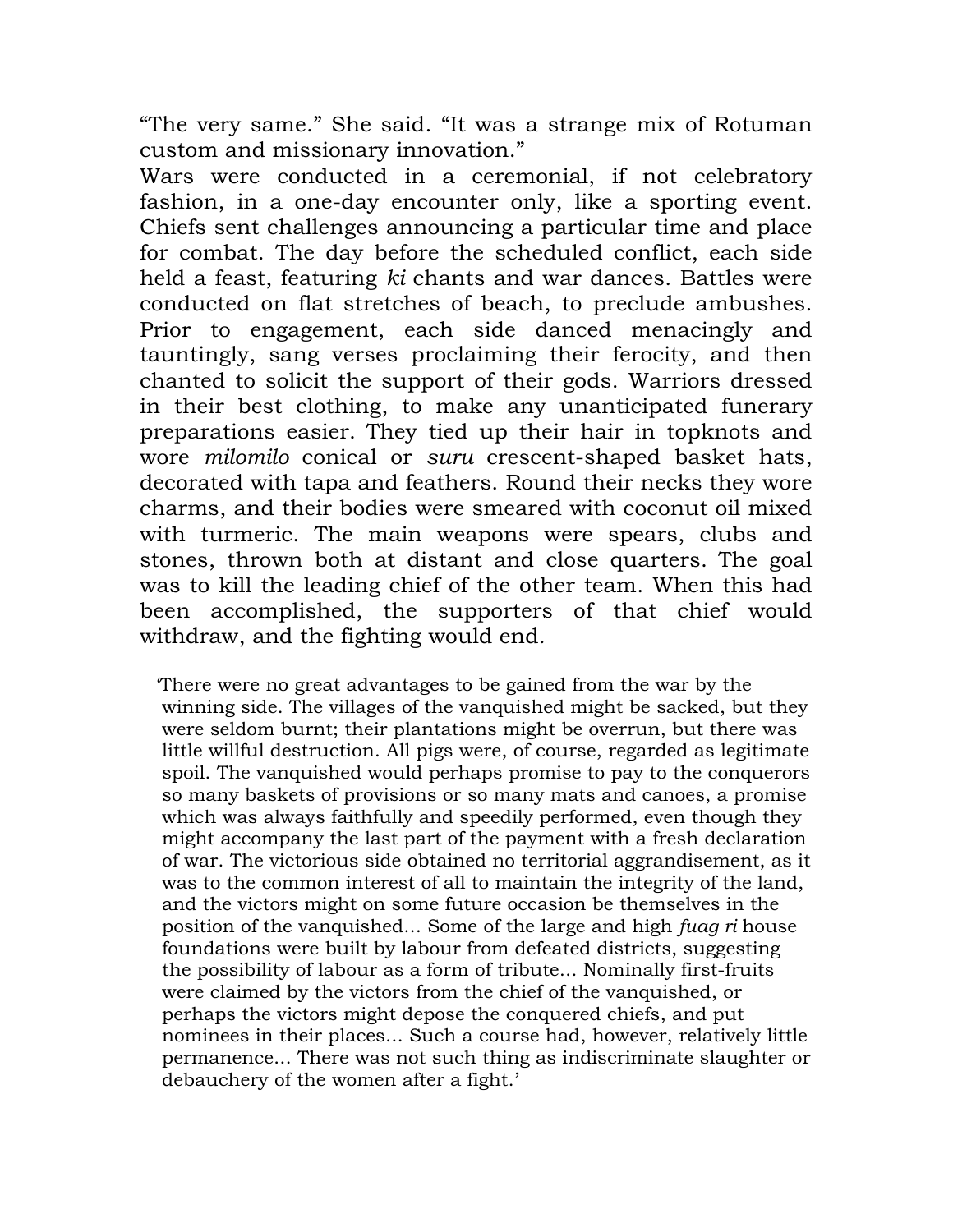In the Motusa War, Communion and Christian prayers took the place of chants. Late into the previous night, Father Joseph Trouillet had baptised recently converted Catholics, sanctifying them for the expected battle. The new dress code for warriors required black dress suits, frock coats, and starched, stiffly-ironed shirts, collars and ties, although the basketware head-gear, bravely trimmed with feathers and red cloth, like an Indian head-dress put on backwards, was still considered *de rigeur*. Spears, clubs and stones had been replaced with firearms. The battle was fought on the isthmus, and the Wesleyans won, with a final score of 12 to 2. The Treaty of Hamelin was signed, and relative peace prevailed, save for the odd French warship, mediating and fomenting dissent. When the anti-Catholic Reverend Thomas Moore made landfall in 1877, the situation took a turn, and when Riamkau stole a pig and was shot in the back, he died a Catholic martyr. The war of 1878 lasted over two months, resulting in a letter to the Governor of Fiji, requesting cession to Great Britain. They got their wish.

"We call it Rotuma Day." Said Sani. "It brought us peace." And Jehovah Witnesses, Seventh Day Adventists, Mormons, and Assembly of God on Rotuma members, and an unreasonable number and variety of their churches, spread all across the island she drove us around.

Thankfully, also, it brought them cold beer, which is where we ended up late afternoon, at Rocky Point.

For our final destination, before returning to Julie and the rest of our family in Motusa, Sani took us to her home in Nao'tau, to meet her husband. He was a big solid middle-aged Polynesian, with receding grey wavy hair, a big square jaw, and a nose so wide and flat, it made you wonder how it could be an instrument of respiration. He wore his lava-lava like he had been born in it.

"Gagaj Maraf Solomone." He said, introducing himself. Which is about all he said. He was a man of few words. But he didn't appear to need many. We knew her was married to a very regal presence. We knew that he was a direct descendent of Maraf. We knew that he was also a chief, not a *sau* anymore, as the office had been terminated in the 1860's, but a chief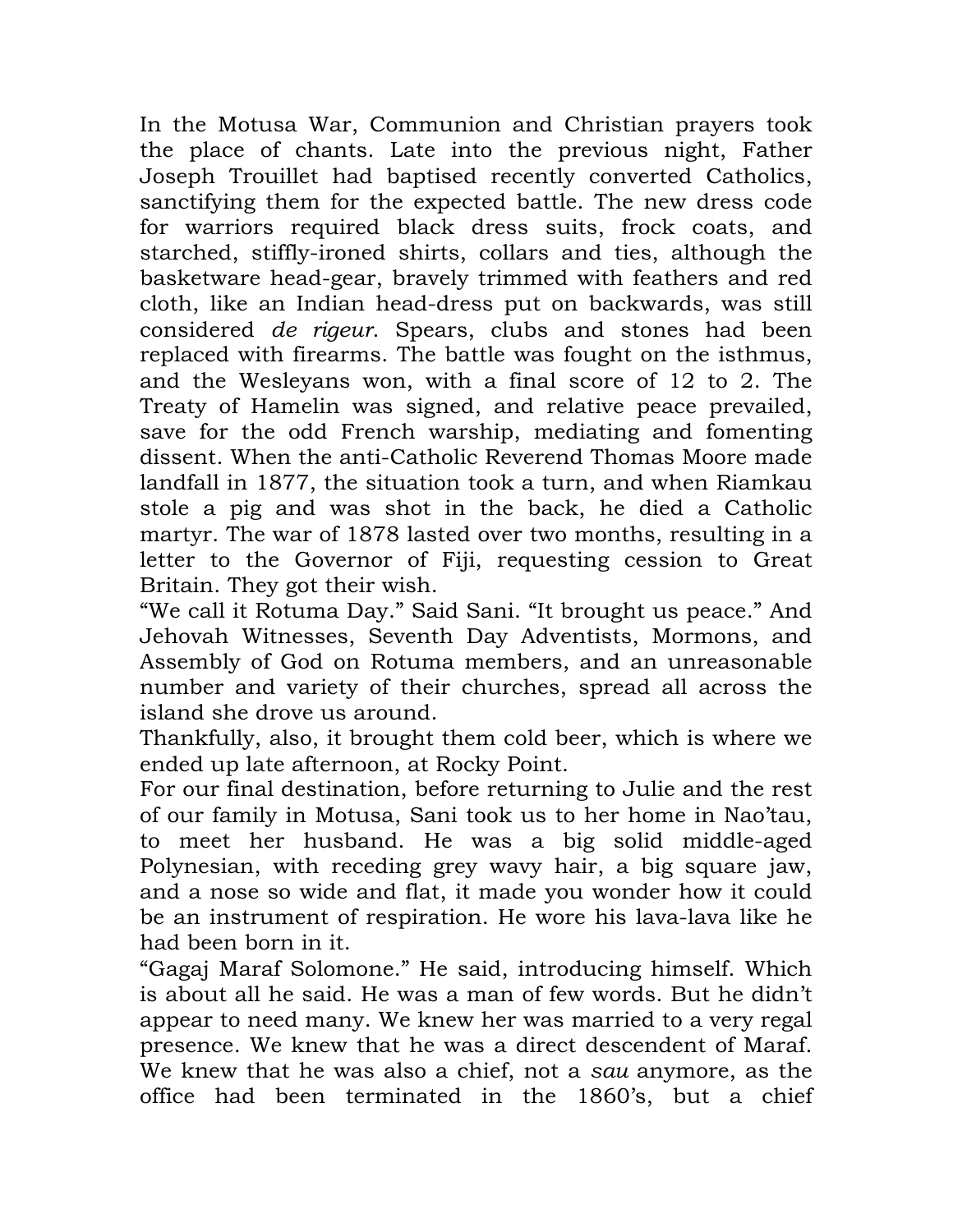nonetheless. We didn't know that he was a member of the Fijian parliament, or how he would slurp his soup at dinner. We asked him questions about traditional and changing Rotuman society, and he always took a very long time, before answering in as few words as were necessary, to answer the question without giving anything else away.

In the old days, when a chief died, and the day came for laying his *halaf* foundation stone, each of the five districts had to bring a healthy pretty young girl to the ceremony. At the appointed time, they were struck once on the head with a stout club, for their deaths were required to be instantaneous. If one cried out, she would have been carried away and another girl from the same district would be sacrificed in her place. They were buried, one at each of the four corners in the cemetery, and one right in the centre, their bodies resembling the five stars of the *'atarou* Southern Cross constellation, where the spirit of the kings would go.

I asked him what would happen, if someone committed a serious crime.

"It is rare in Rotuma." He said.

I pushed him for a response.

"He would make restitution to the community." He said.

I asked him what would happen if his restitution had been inadequate.

"He would go fishing." He said. Southern Cross power.

A man like this one, I thought, would have had that kind of foundation stone.

"The main island far exceeds in populousness and fertility all that we have seen in this sea...the evidently superior fertility of the island, and the seeming cheerful and friendly disposition of the natives, makes this, in our opinion, the most eligible place for ships coming from the eastward, wanting refreshments, to touch at; and with regard to missionary views...there can hardly be a place where they settle with greater advantage, as there is food in abundance; and the island, lying remote from others, can never be engaged in wars..." William Wilson, missionary ship *Duff*, 1797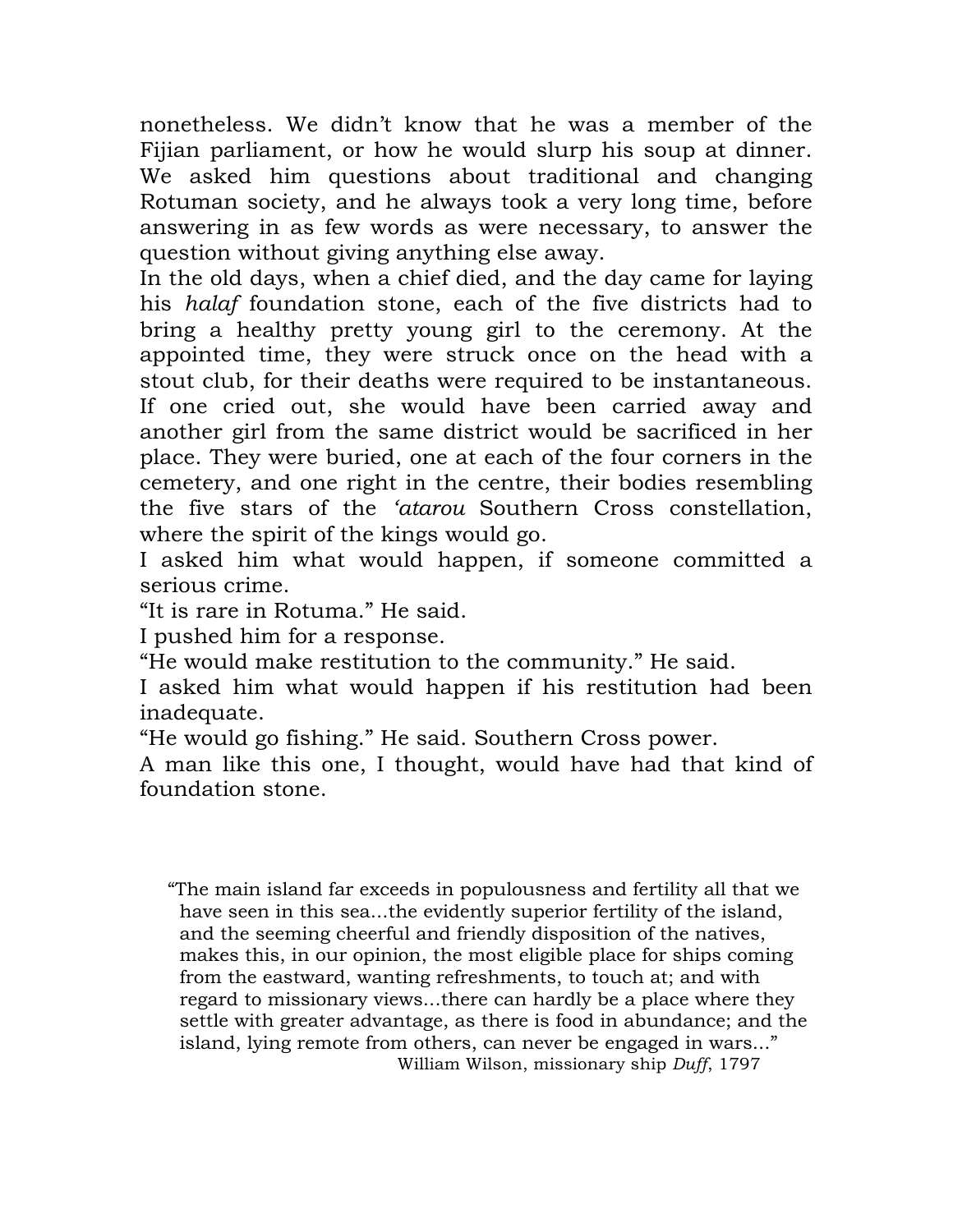

"They came off in a fleet of canoes, rested on their paddles, and gave the war whoop at stated periods. They were all armed with clubs, and meant to attack us, but the magnitude and novelty of such an object as a man of war, struck them with a mixture of wonder and fear."

George Hamilton, *Pandora'*s surgeon, 1791

We spent the last magical days on Rotuma with Julie and the family on the whitest and most peaceful Motusa beach, and the nights in a Fara way kind of narcosis. Robyn had her own pandanus mat by now, and her perpetual motion fan continued to perform its double duty, keeping her cool, and the flies off her face and the watermelon.

"It's a curse and a blessing." Said Julie. She saw my puzzled look.

"The isolation." She said. "But even when the plane breaks down, and the boat doesn't come, when the shops run out of basics, we still have this, and our love. Fia'ama." *So What.*

So what if they lived to eat, and the insects and heat were as thick as each other. They had more than most of us.

"That's why the ones that came and stayed, stayed." She said. And she was right.

Our final evening, Julie's daughters danced for us, in elegant red and white layered dresses, and combed Robyn's hair, and anointed her with coconut oil, and initiated us both with lei. And then Robyn danced for us as well, and very well. We ate my favorite palusami, and cucumber and crayfish, and steaming octopus with *tahroro* fermented coconut sauce, and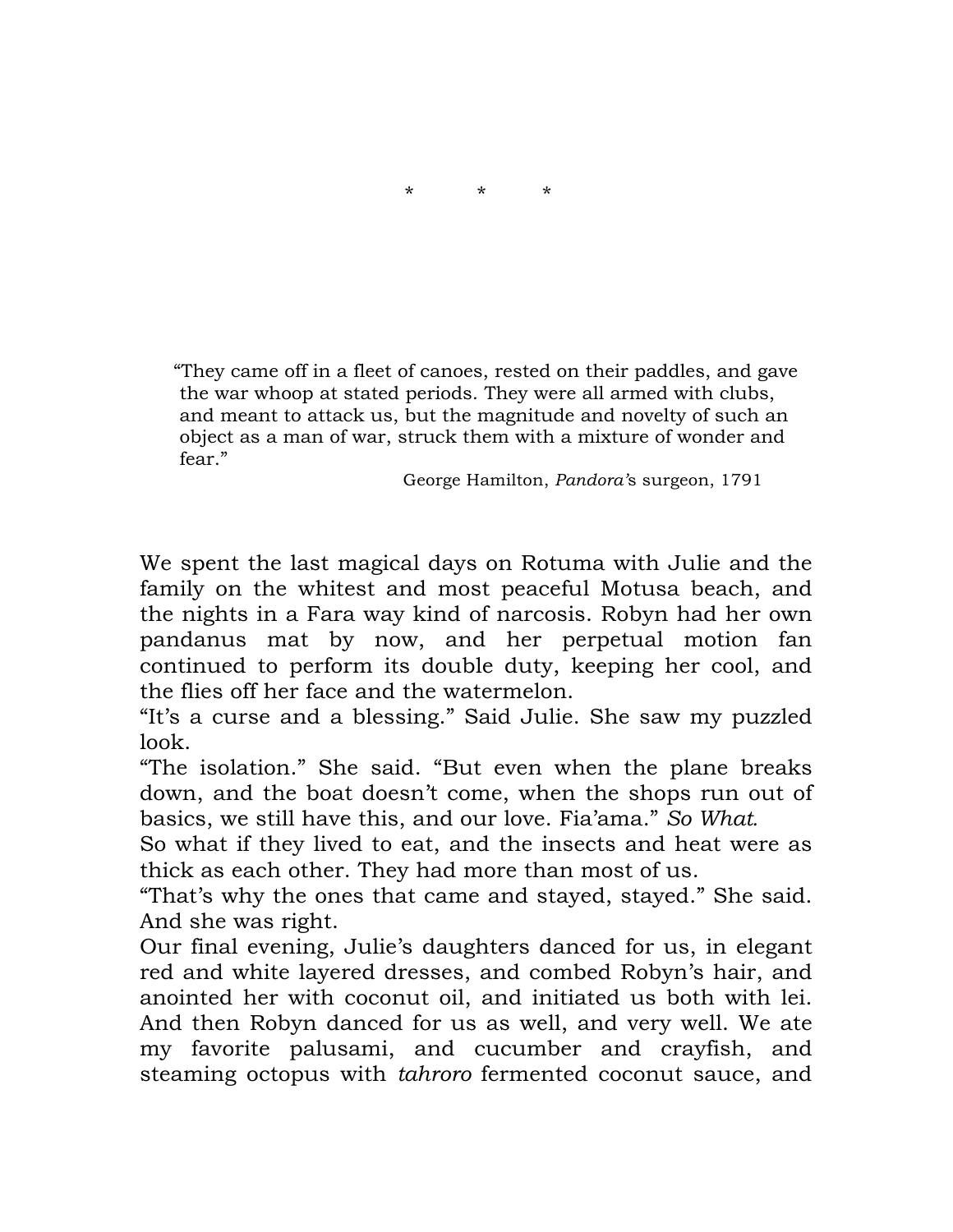pork, and a variety of stodgy fekei coconut desserts that Robyn adores.

The next morning, before the plane left, we hid along the soft sand roads of Rotuma, secretly hoping that no one would find us in time to take us to the airport. But nothing is secret on Rotuma. The land has eyes. *The islanders, passing with light footfalls and low voices in the sand of the road, lingered to observe us, unseen...*

We found ourselves on the tarmac, walking toward the Britten-Norman Islander that brung us, and Robyn dissolved into tears. And Julie dissolved into tears. And it wasn't that long before the pilot sliced up back up into the huge cloud he had that he had found a week earlier, over six hundred kilometers north of the rest of Fiji, sideways, like he was cutting a grey soufflé. It wasn't that many kilometers Fara way from Julie, when our plane almost stalled. For a moment, my heart stopped, with no defibrillator on board. And then, like some noctural protective ghost from below, it cranked over.

*Strummummummummummumm.*

\* \* \*

13 May 1999- 'We, the members of the Rotuma Hospital Board of Visitors, are thankful for all the help and donations we received. May God bless you all. My thanks also go to Doctor Winkler and Robyn, who visited the island from Nanaimo, Canada, in December 1998 and our relatives over there. Many thanks for your kind donation of the defibrillator. We look forward to receiving it soon.'

Archived News, *Rotuma Community Bulletin Board*

Postscript: They did get our defibrillator. But unfortunately, they didn't realize that the power had already been